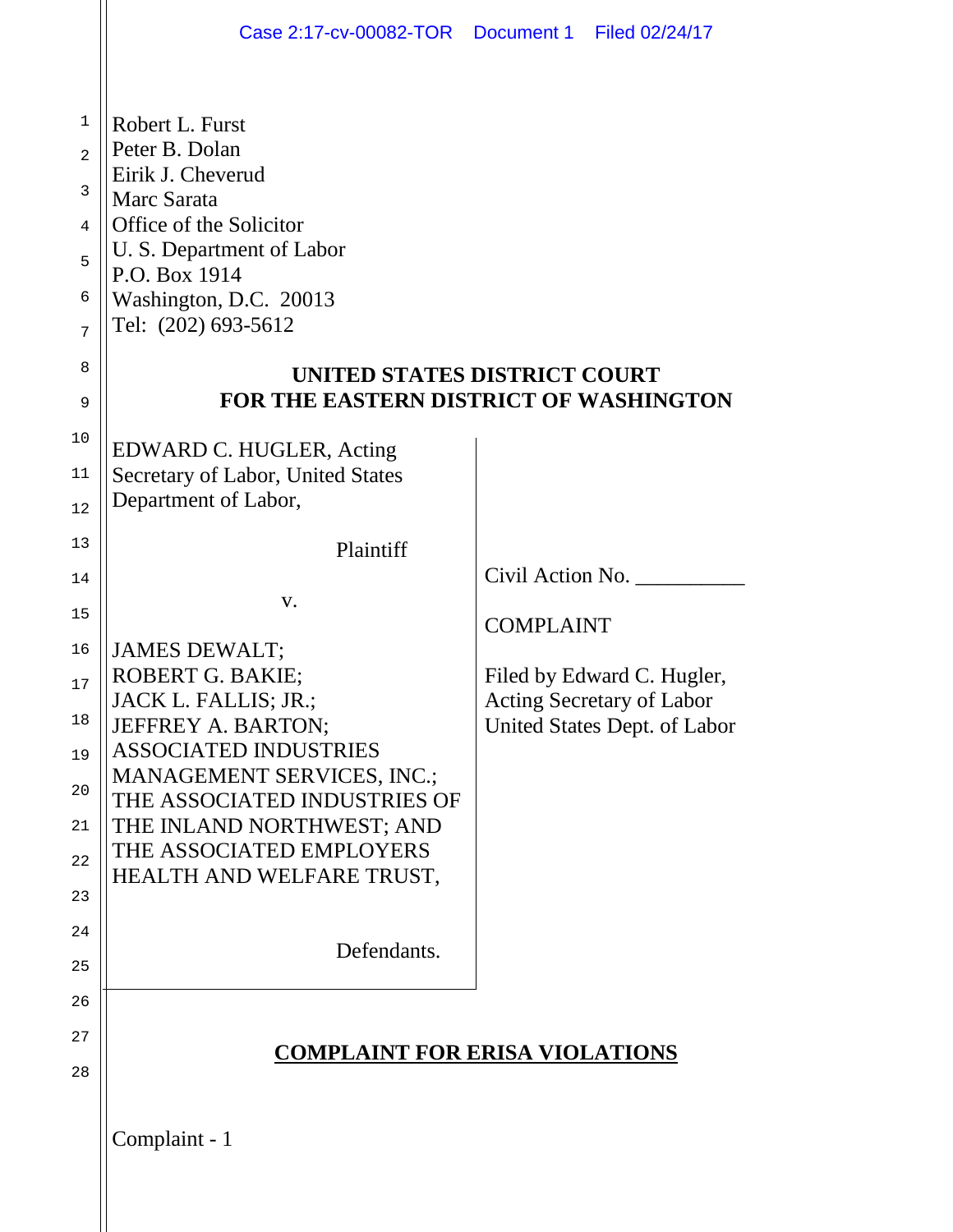Edward C. Hugler, Acting Secretary of Labor, United States Department of Labor (the "Secretary"), alleges as follows:

#### **INTRODUCTION**

1. The Secretary brings this action under the Employee Retirement Income Security Act of 1974 ("ERISA"), as amended, 29 U.S.C. §§ 1001 et seq., to remedy breaches of Defendants' ERISA fiduciary duties committed in the course of their management of the Associated Employers Health and Welfare Trust ("AET" or the "Trust") and the ERISA-covered employee benefit plans that participate in the Trust. Approximately three hundred small employers and their employees contributed to the Trust to fund their employee health and welfare benefit plans (the "Plans") and pay administrative costs for the Plans. AET's trustees (the "Trustees") received those contributions, which were held in trust for the Plans, and spent those funds to purchase insurance and pay administrative costs for the Plans.

2. Defendant Trustees caused the Trust to retain and pay ever-increasing administrative fee rates to a related, for-profit corporation, Defendant Associated Industries Management Services, Inc. ("AIMS"), for administrative services for the Plans. Two of the Trustees were officers and employees of AIMS—Defendant James DeWalt was the President, CEO, and a director of AIMS and Defendant Bakie was AIMS's CFO. As a result of Defendants' actions, the Trust paid AIMS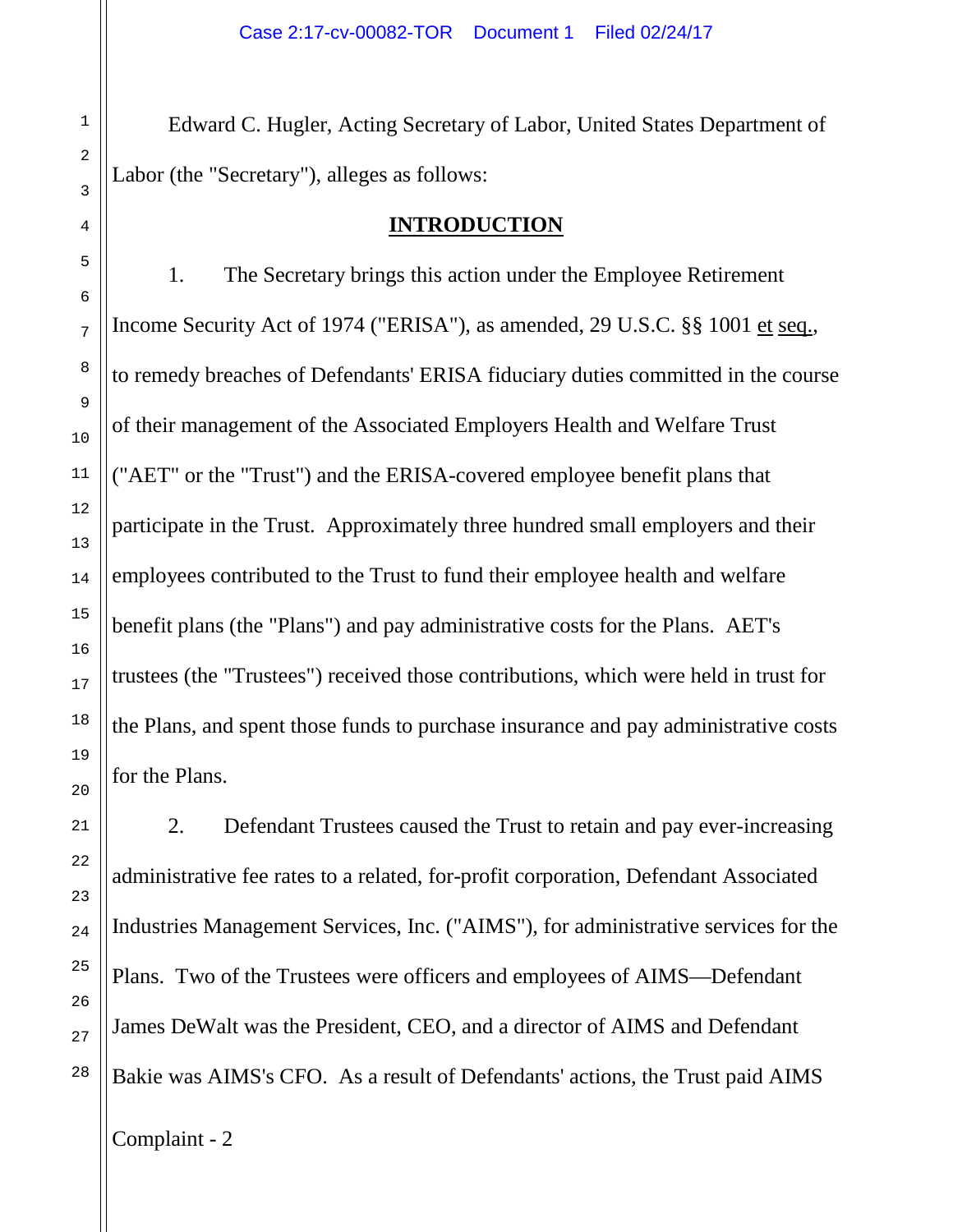millions of dollars of additional fees, which were largely taken from financial reserves held by the Trust, without disclosing to the employers or employees that AIMS's fees had been increased or that money to pay for the increased fees was being taken out the Trust's reserve funds. The Trustees' conduct constituted prohibited self-dealing with the Plans' assets and violated their ERISA fiduciary duties of loyalty, prudence, and fidelity to the participants and beneficiaries of the Plans.

3. Despite Defendants DeWalt's and Bakie's conflict of interest, the Defendant Trustees repeatedly paid and increased AIMS's fee rates without: researching other firms' fee rates, seeking competing bids, seeking a consultant's evaluation of the reasonableness of the increased fees for AIMS's services, or taking any efforts to determine if AIMS's services could have been provided by another firm for less. Instead, the Trustees increased AIMS's fee rates even as the Trust saw a sharp decrease in the number of employers and participants serviced by AIMS.

4. At all times relevant to this action, AIMS's fees were calculated as a percentage of the insurance premiums paid through the Trust. When the number of participating employers ("Participating Employers") in the Trust fell, the total insurance premiums paid through the Trust fell as well. In response, the Trustees raised AIMS's fee percentage (on Trust-paid premiums) from 2.0% to 3.5%, then

Complaint - 3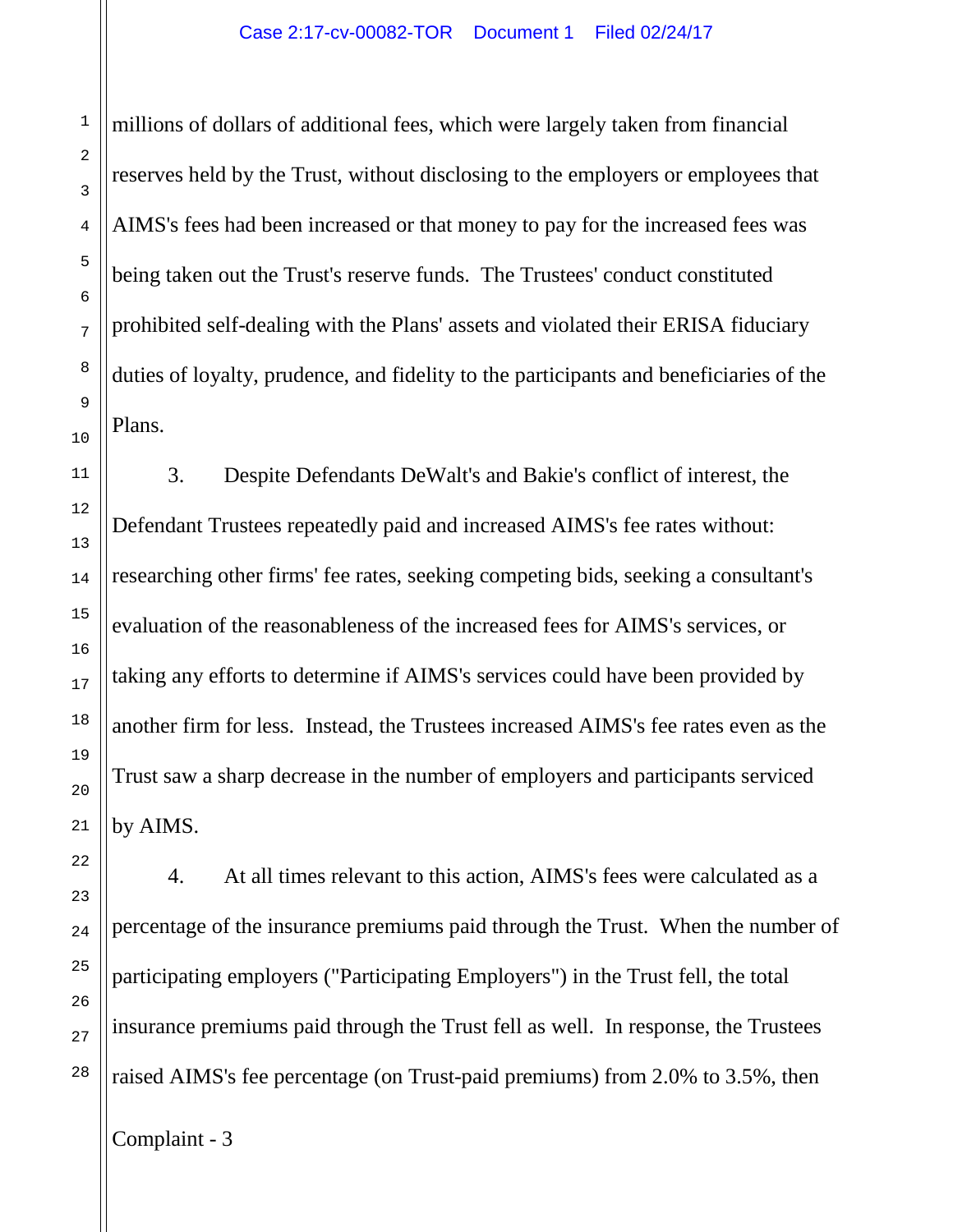from 3.5% to 4.0% (applied retroactively), and then from 4.0% to 7.0 percent (applied retroactively). The Trustees did so for the purpose of maintaining or increasing Defendant AIMS's total revenue from the Plans, which supported AIMS's payment of DeWalt's and Bakie's salaries. The Trustees did this in the face of the falling total premiums and despite the fact that AIMS was providing services to fewer Plans and fewer participants.

5. The Secretary also brings this action against Defendant Associated Industries of the Inland Northwest (the "Association"), which established the Trust. Defendant Trustee DeWalt was the President and CEO of the Association as well as the President and CEO of AIMS, which was wholly owned by the Association. The Association appointed Defendants DeWalt and Barton to be Trustees and had authority to remove the Trustees. Accordingly, the Association had an ERISA fiduciary duty to loyally and prudently monitor the Trustees' performance. The Secretary alleges that the Association violated that duty and thereby enabled the Trustees to breach their fiduciary duties. Further, because AIMS knowingly participated in the Trustees' fiduciary breaches, the Secretary also brings this action to hold Defendant AIMS liable under ERISA and for disgorgement, to the Trust, of the fees that AIMS received as a result of those fiduciary breaches.

6. To remedy these alleged ERISA violations, the Secretary seeks a judgment requiring the Defendant Trustees and the Defendant Association to

Complaint - 4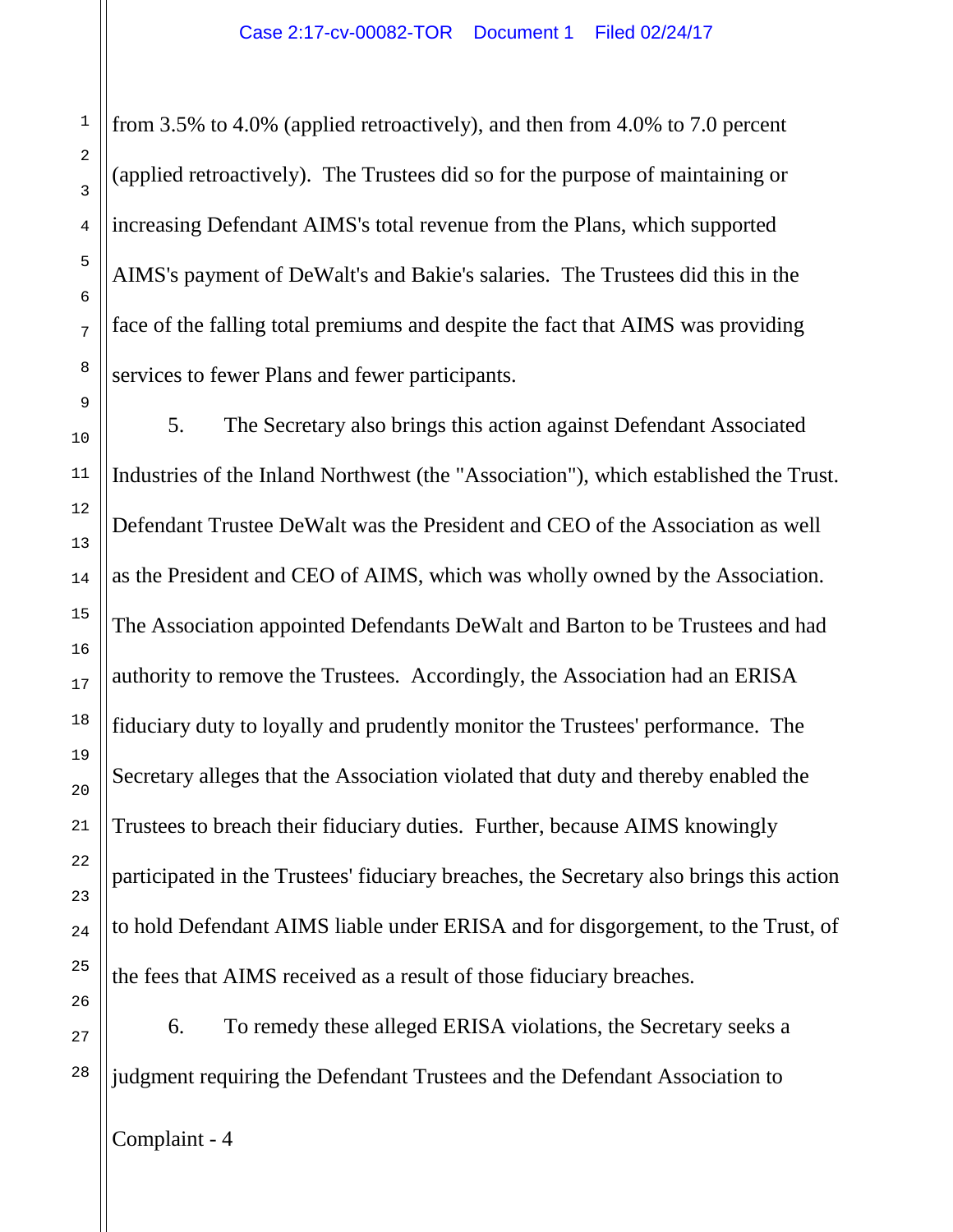restore the Plans' losses resulting from their breaches of fiduciary duty. The Secretary seeks an injunction to bar the Defendant Trustees from acting as fiduciaries to ERISA-covered plans. Plaintiff Secretary also seeks appointment of an independent fiduciary to hire and determine the compensation for the Trust's service providers, and an accounting of the Trust's assets.

## **JURISDICTION AND VENUE**

7. This Court has subject matter jurisdiction over this action pursuant to ERISA section 502(e)(1), 29 U.S.C. § 1132(e)(1).

8. Venue is proper in this Court pursuant to ERISA section 502(e)(2), 29 U.S.C. § 1132(e)(2).

## **PARTIES**

9. The Secretary, pursuant to ERISA section  $502(a)(2)$  and  $(5)$ , 29 U.S.C. § 1132(a)(2) and (5), has authority to enforce the provisions of Title I of ERISA by filing and prosecuting claims against persons who violate the provisions of ERISA and the regulations promulgated thereunder and against persons who knowingly participate in those violations.

10. Defendant James DeWalt is a natural person residing in Spokane, Washington. At all relevant times, DeWalt was a Trustee of the Trust; the President and CEO of the Association; and the President, CEO, and a director of AIMS.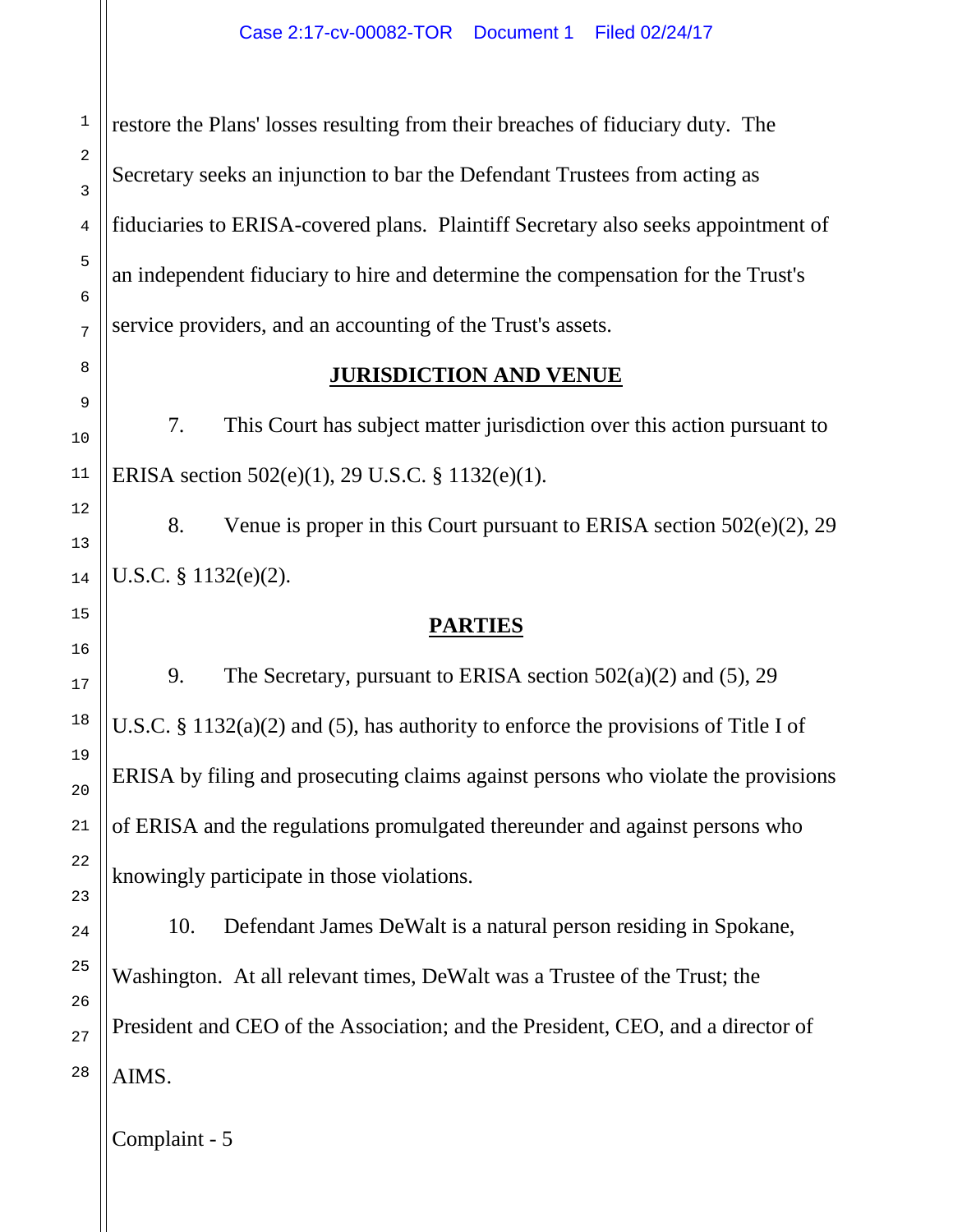Case 2:17-cv-00082-TOR Document 1 Filed 02/24/17

11. Defendant Robert G. Bakie is a natural person residing in Spokane, Washington. At all relevant times prior to March 2013, Bakie was a Trustee of the Trust and the CFO of AIMS.

12. Defendant Jack L. Fallis, Jr. is a natural person residing in Spokane, Washington. At all relevant times, Fallis was a Trustee of the Trust.

13. Defendant Jeffrey A. Barton is a natural person residing in Spokane, Washington. At all relevant times, Barton was a Trustee of the Trust.

14. Defendant Associated Industries of the Inland Northwest (the "Association") is a non-profit corporation, organized under the laws of the State of Washington, with its principal place of business located at 1206 North Lincoln Street, Suite 200, Spokane, Washington. The Association is the sole owner of AIMS.

15. Defendant Associated Industries Management Services, Inc. ("AIMS") is a for-profit corporation, organized under the laws of the State of Washington, with its principal place of business located at 1206 North Lincoln Street, Suite 200, Spokane, Washington. At all relevant times, AIMS provided administrative services for the Plans, received payment for its services from the Trust, and was wholly owned by the Association.

16. Defendant Associated Employers Health and Welfare Trust ("AET" or the "Trust") is a trust established by the Association. The Trust received employer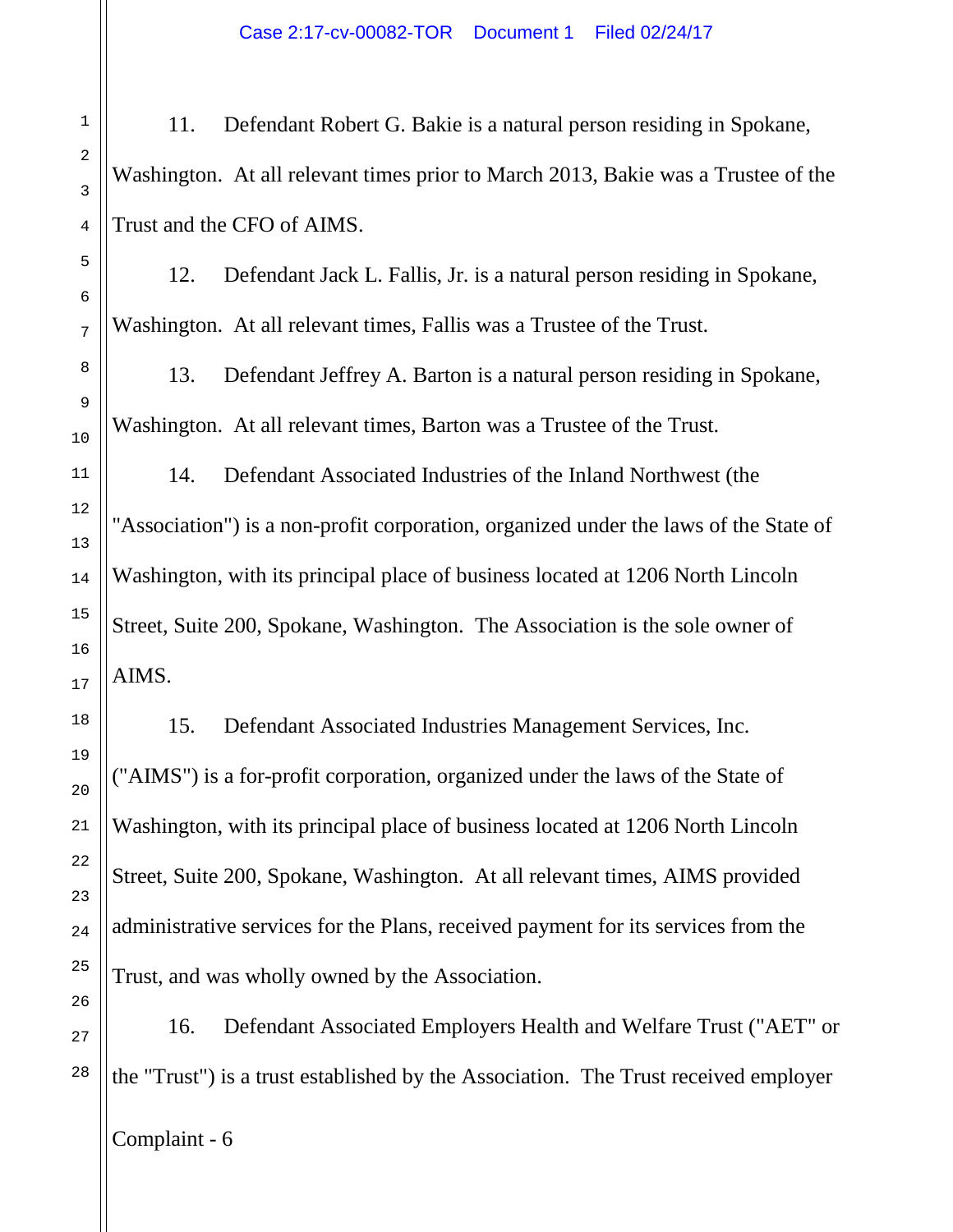and any employee contributions, held those funds in trust, and used those funds to pay insurance premiums and administrative services for the Plans. Under Fed. R .Civ. P. 19(a)(1)(A), plaintiff Secretary joins the Trust as a party solely to permit the Court to order complete relief in this action.

17. Each of the foregoing parties, except the Trust, have signed an agreement in which each Defendant waived any defenses based on the statute of limitations contained in ERISA section 413, 29 U.S.C. § 1113, and any other timeliness defense for the period beginning May 27, 2016, and running through and including February 28, 2017, and in which each party agreed to toll the running of that statute of limitations or any other timeliness defense during that period. In addition, as described below, by concealing the increases in AIMS's fees and by taking money from the Trust's reserves to pay for those increases, without telling the Participating Employers or their employees that it was doing so, the Defendants engaged in fraud or concealment under ERISA section 413, 29 U.S.C. § 1113, which states, in pertinent part: "[I]n the case of fraud or concealment, [an ERISA breach of fiduciary duty] action may be commenced not later than six years after the date of discovery of such breach or violation."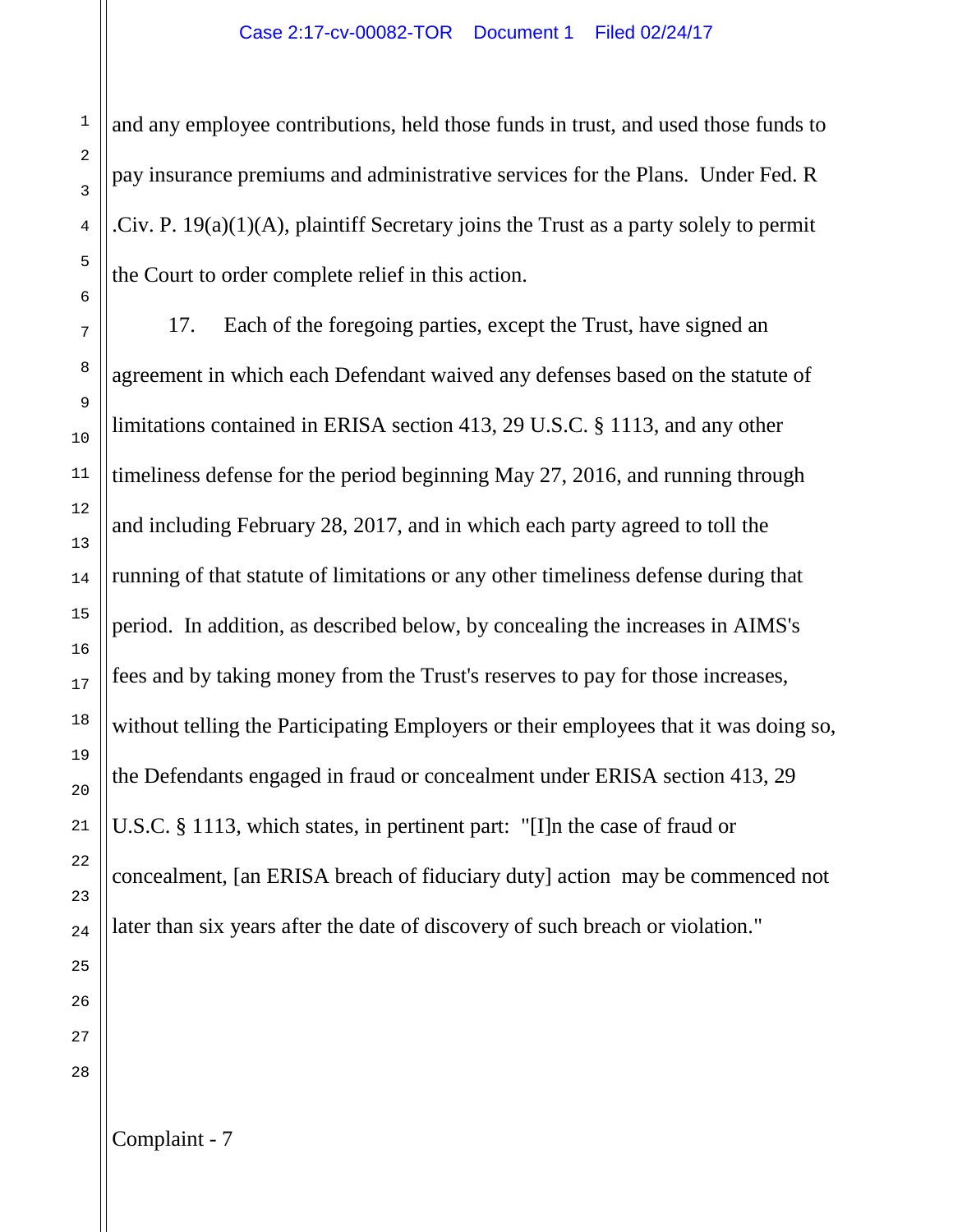# **GENERAL ALLEGATIONS**

## **The Association, Participating Employers, and the Trust**

18. The Association is a non-profit corporation with approximately three hundred dues-paying employer members. The Association represents itself as providing various services to its employer members, including employee healthcare benefits administration services. In order to become a Participating Employer in the Trust, an employer must be an employer member of the Association and be accepted by the Trustees.

19. The Participating Employers provided medical and other health and welfare benefits to their employees through the Plans. Those benefits were insured by insurance policies purchased by the Participating Employers. Under the terms of these insurance policies and through procedures adopted by these Participating Employers, the employees submitted claims for the insured benefits to the insurers and received payments on allowed claims.

20. Each year, each Participating Employer signed an application for premium rates and other terms of the insurance policies for the employee benefits to be offered by that Participating Employer for the coming year. The insurer's acceptance of the Participating Employer's application for those terms created the insurance policy for those employee benefits. By signing the application, the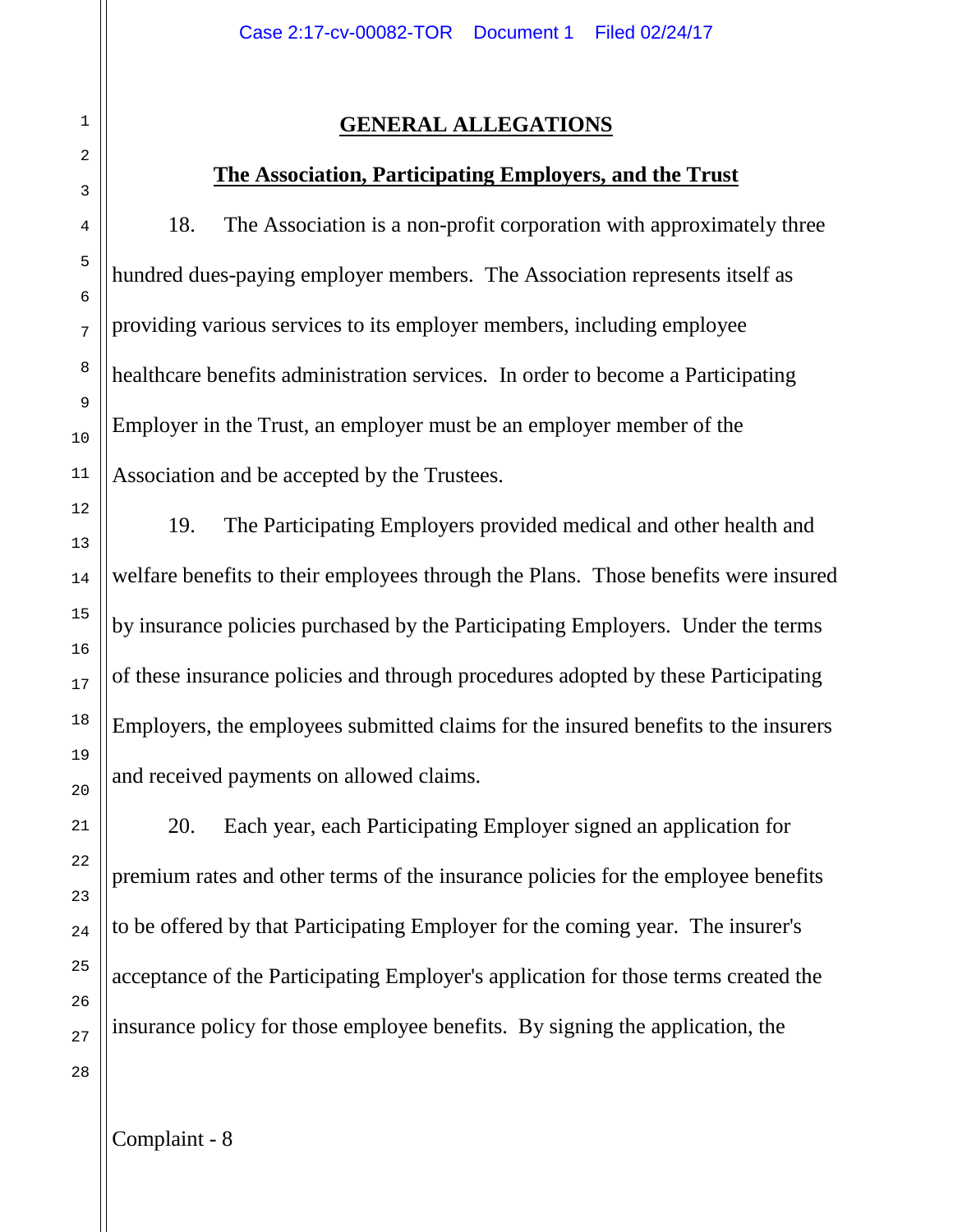Participating Employer expressly adopted the document that governed the Trust (the "Trust Agreement").

21. Through the actions in paragraphs 19 and 20 above, each Participating Employer established or maintained an employee welfare benefit plan as defined in ERISA section 3(1), 29 U.S.C. § 1002(1), which was also an employee benefit plan as defined in ERISA section 3(3), 29 U.S.C. § 1002(3). Each plan is covered by ERISA pursuant to ERISA section 4(a), 29 U.S.C. § 1003(a). This complaint refers to all of these plans collectively as the "Plans." Collectively, the Plans were a "multiple employer welfare arrangement" ("MEWA") as ERISA section 3(40), 29 U.S.C. § 1002(40), defines that term.

22. The Trust Agreement defined "employee welfare benefit plan" as any lawful employee benefit plan created and administered by the Trustees. Trust Agreement Art. II § 3. The Trust Agreement identified the Association as the "Plan Sponsor" for certain employee welfare benefit plans administered by the Trust. Id. at Art. III § 3. The Trust further identified itself, or the Plans administered through the Trust, as the ERISA-covered "employee benefit welfare plans" for the Participating Employers' employees and their beneficiaries. Id. at Art. VII § 3. Accordingly, the Secretary also pleads, in the alternative, that the Trust or the employee welfare benefit Plans it says it administered were the ERISA-covered plan or plans of employer members.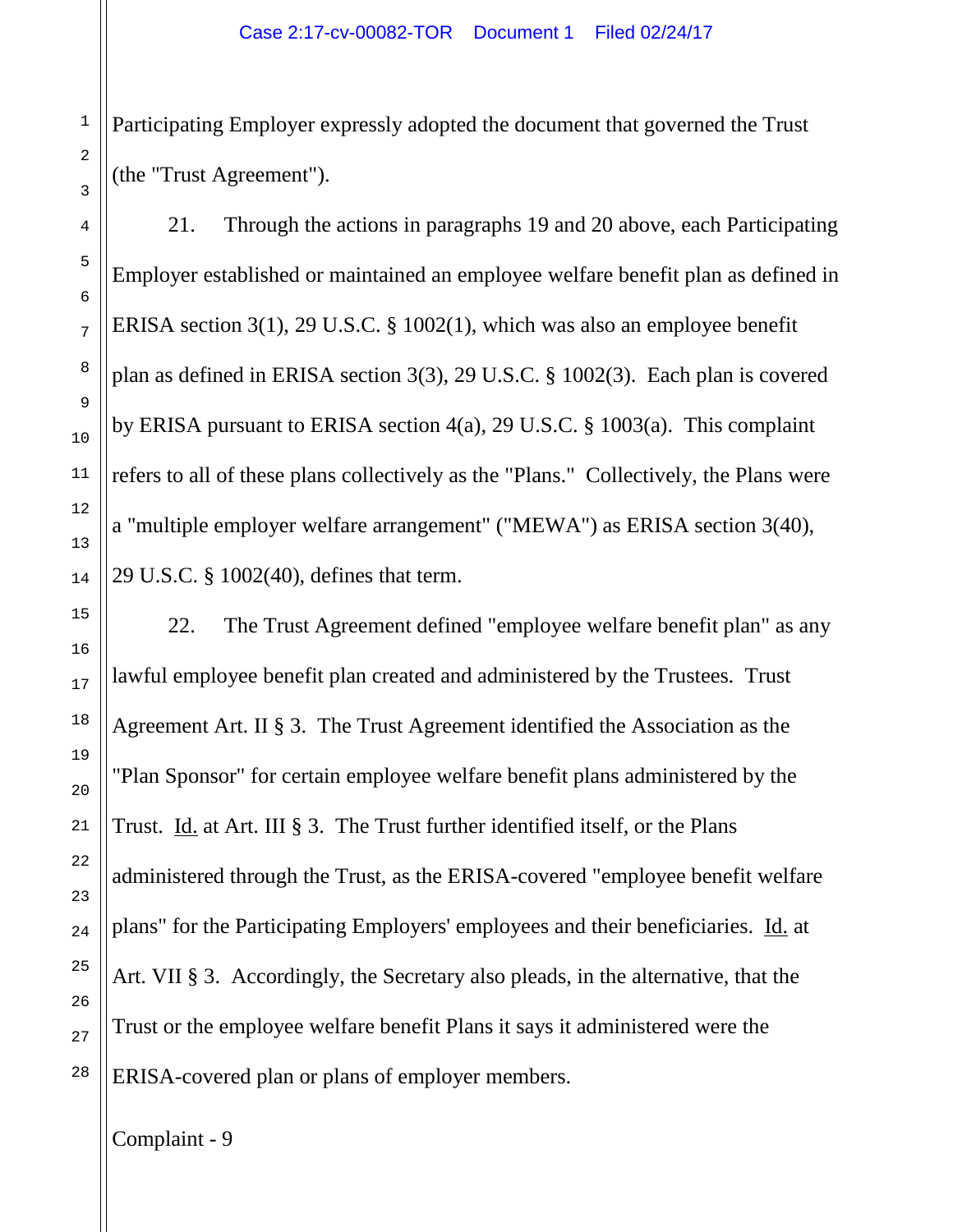#### **Trust Governance and the Trustees**

23. The Trust Agreement provided that the Trust was to be administered by a six-member Board of Trustees. Id. at Art. III § 1. The Trust Agreement identified the Trustees as "named fiduciaries," "fiduciaries," and "plan administrator" as those terms are used in ERISA. Id. at Art. III § 2.

24. The Trust Agreement prohibited any action by the Trustees at a meeting without a quorum of at least four (4) trustees. Id. at Art. IV §§ 1-2. The Trust Agreement also provided that "[n]o vacancy in the position of Trustee shall impair the power of the remaining Trustees to administer the affairs of the Trust so long as a quorum exists . . . . " Id. at Art. III § 15. Actions taken without a meeting required unanimous approval of the Trustees, with no fewer Trustees than required to form a quorum. Id. at Art. IV § 7.

25. The Trust Agreement provided that "at least two (2) of the Trustees [of the six-member Board of Trustees] shall be appointed by the Association." Id. § III.1. It also provided that the appointment of a Trustee could be terminated at any time by the Association. Id. § III.10. Because the Association had and exercised discretionary authority to appoint and remove Trustees of the Trust, the Association was a fiduciary of the Plans as defined in ERISA section 3(21)(A)(i) and (iii), 29 U.S.C.  $\S$  1002(21)(A)(i) and (iii), to the extent of its powers of

1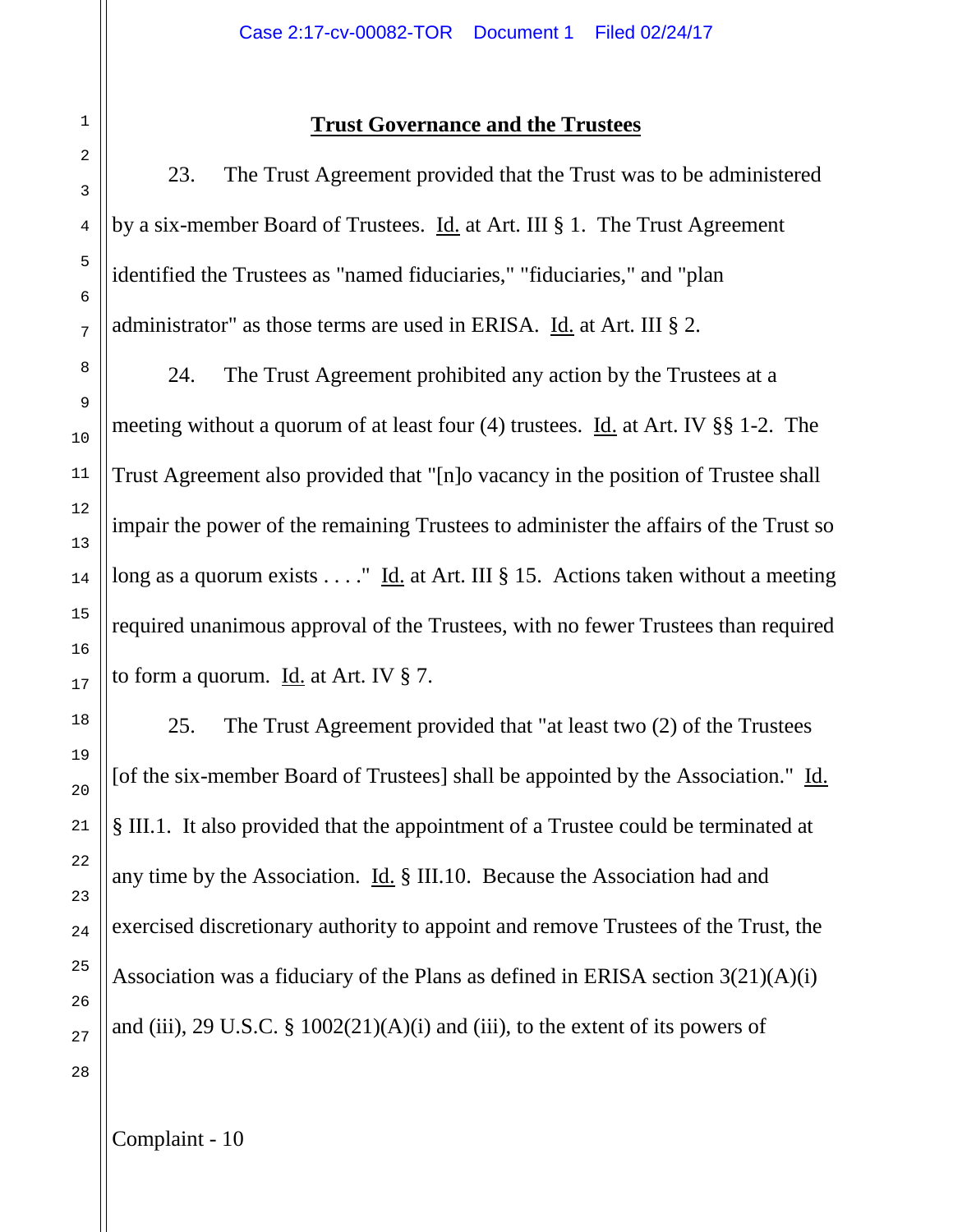appointment and removal, and a party in interest as defined in ERISA section 3(14)(A), 29 U.S.C. § 1002(14)(A).

## **Trust Contributions and Use**

26. The Association established the Trust to receive financial contributions from the Participating Employers and their employees to pay for the employee benefits.

27. The Trustees' powers included the power of "expenditure of Trust monies . . . necessary to carry out the purpose of this Trust Agreement." Trust Agreement at Art. VII § 1. The Trust Agreement also authorized the Trustees "to retain, at the expense of the Trust, . . . professional and non-professional help, as they may deem necessary in the administration of the Trust Fund and the benefit plans," id. at Art. VII § 11, including administrative agents to assist the Trustees in the day-to-day administration of the Trust, id. at Art. VII § 9.

28. The Trust Agreement provided that the contributions of Participating Employers and employees to the Trust shall be the amounts determined by the Trustees to be required for the payment of benefits and the reasonable expenses of administering the Plans. Id. at Art. II § 4. The Trust Agreement granted the Trustees authority to receive contributions to establish and maintain a reasonable reserve for future contingencies in the Trust Fund and the benefit plans. Id. at Art. VIII § 1. The Trust Agreement provided for three types of contributions from

1

2

3

4

5

6

7

8

9

10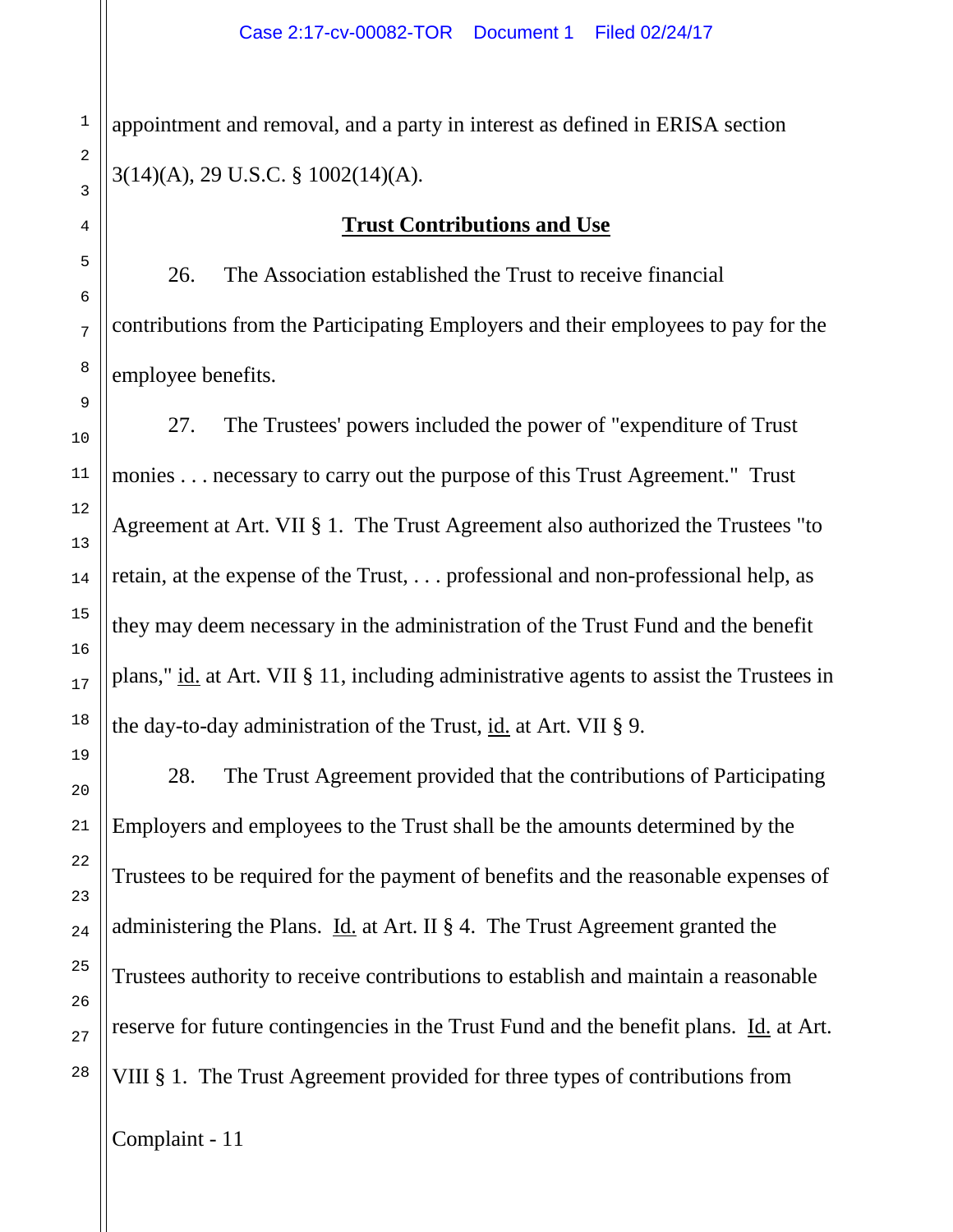Participating Employers: (a) an initial contribution in the amount determined by the Trustees in accordance with the insurance coverage to be provided; (b) additional monthly contributions in such amounts as the Trustees from time to time determine, and (c) "such further contributions as may be requested from time to time by the Trustees in order to maintain a reserve for each Participating Employer not to exceed the cost of two (2) months coverage for the participating employees of such employer." Id.

#### **Trustees**

29. The Association appointed DeWalt as a Trustee in 2004. DeWalt has been a Trustee at all times from 2004 to the present. Continuously from 2004 through the present, DeWalt has been the Association's President and CEO, in addition to being the President and CEO of AIMS.

30. Bakie was a Trustee from 1989 through March 2013. During at least 2009 through March 2013, in addition to being a Trustee, Bakie was the CFO of AIMS.

31. Fallis was a Trustee from 2001 to September 10, 2014.

32. Barton was a Trustee from 2011 to 2013. Barton was appointed as a Trustee by the Association, acting through DeWalt.

33. While serving as Trustees during relevant times between 2009 and 2014, DeWalt, Bakie, Fallis, and Barton each exercised discretionary authority or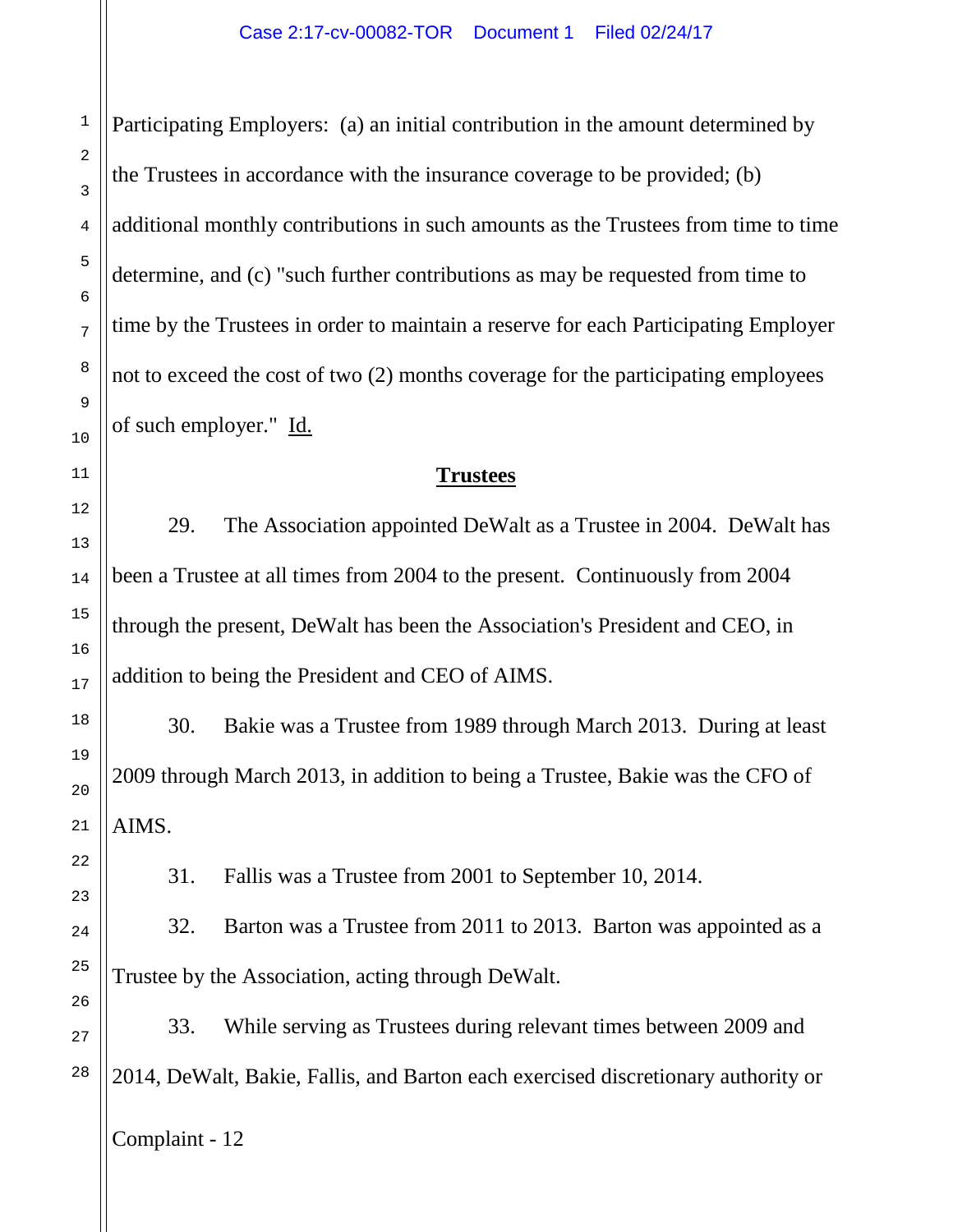discretionary control respecting management of the Plans and exercised authority or control respecting management or disposition of the Plans' assets, including but not limited to: (1) determining the amount of Participating Employers' contributions to the Trust; (2) authorizing the Trust's payment of insurance premiums for the Plans; (3) selecting service providers for the Plans, including AIMS; (4) determining the amounts that the Trust paid to AIMS for administrative services; (5) investing the Plans' assets held in the Trust; (6) determining that the Trust obtained contributions for and maintained reserves for future contingencies; and (7) determining how Trust assets should be used to pay for the Plans' benefits and expenses, including, for example, using the Trust's reserve funds to pay for increased fees to AIMS that were not included in monthly billings to employers. Therefore, DeWalt, Bakie, Fallis, and Barton were fiduciaries of the Plans, within the meaning of ERISA sections  $3(21)(i)$  and (iii), 29 U.S.C. §§  $1002(21)(i)$  and (iii), and were parties in interest to the Plans, as defined in ERISA section 3(14)(A), 29 U.S.C. § 1002(14)(A).

# **AIMS's Relationship to the Association, the Trust, the Trustees, and the Plans**

34. Starting in 1992 and at all times relevant to this Complaint, the Trust retained AIMS to perform certain administrative services relating to the Plans. By providing these administrative services to the Plans, AIMS was a party in interest,

1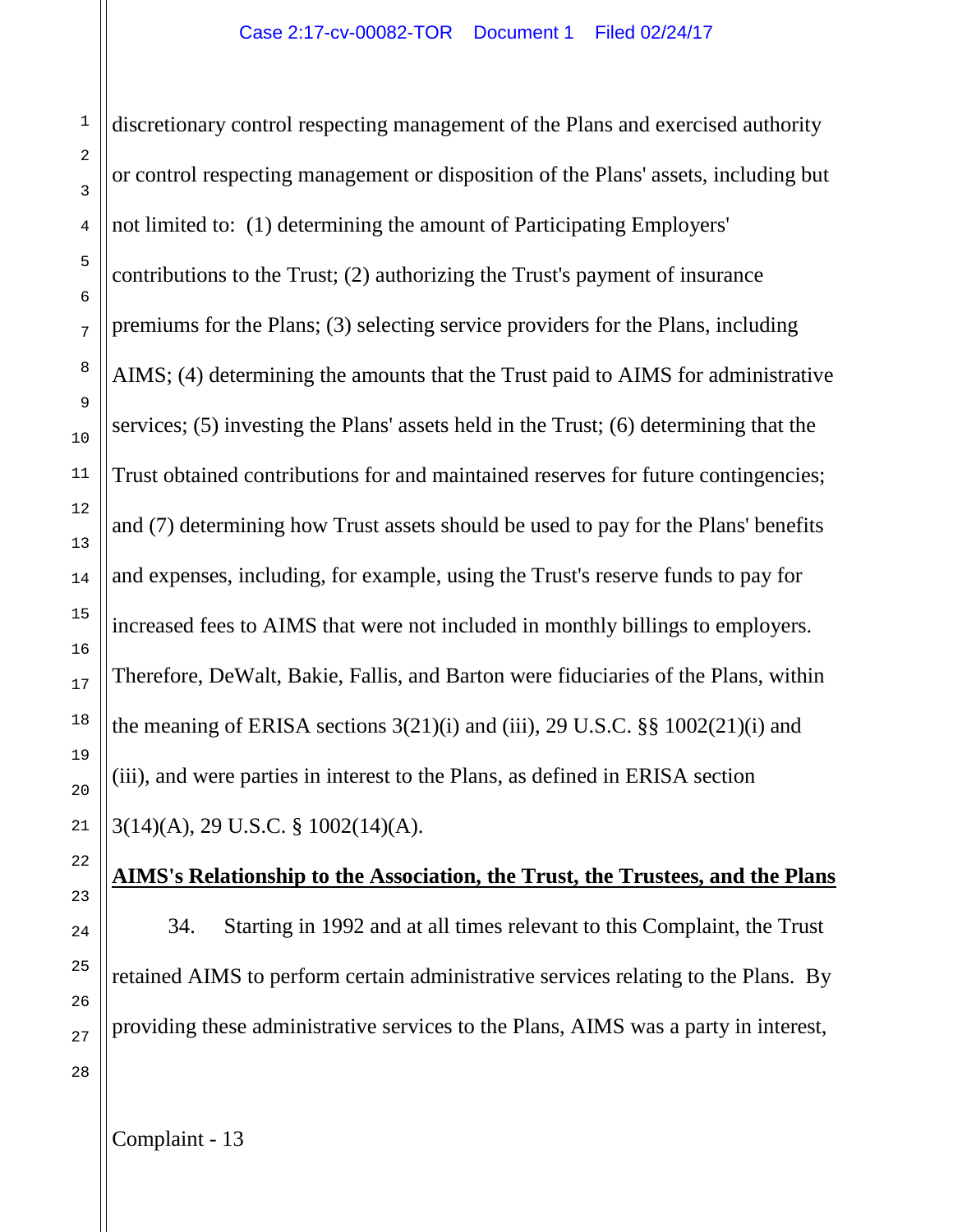as defined in ERISA section 3(14)(B), 29 U.S.C. § 1002(14)(B), in relation to the Plans.

35. In addition to being a Trustee and the President and CEO of the Association, DeWalt was an employee and the President of AIMS. DeWalt thereby was a party in interest, as defined in ERISA section 3(14)(H), 29 U.S.C. § 1002(14)(H), of the Plans.

36. At times relevant to this Complaint, in addition to being a Trustee and chief financial officer of the Association, Bakie was an employee and the chief financial officer of AIMS. Bakie thereby was a party in interest of the Plans, as defined in ERISA section 3(14)(H), 29 U.S.C. § 1002(14)(H).

37. At all times relevant to this Complaint, the Association was the sole owner of AIMS. The Association had no employees and AIMS employees performed most of the Association's work.

## **ERISA VIOLATIONS**

# **The Trustees' Payment of Fees to AIMS**

38. In its original agreement with AIMS in 1992, the Trust agreed to pay AIMS a fee based upon a specific dollar amount per employee per month for administrative services. By 2009, however, the Trust's fee agreement with AIMS changed to a fee calculated as a percentage of the total insurance premiums paid through the Trust. In 2009, AIMS's fee was 2% of premiums. The monthly bills

Complaint - 14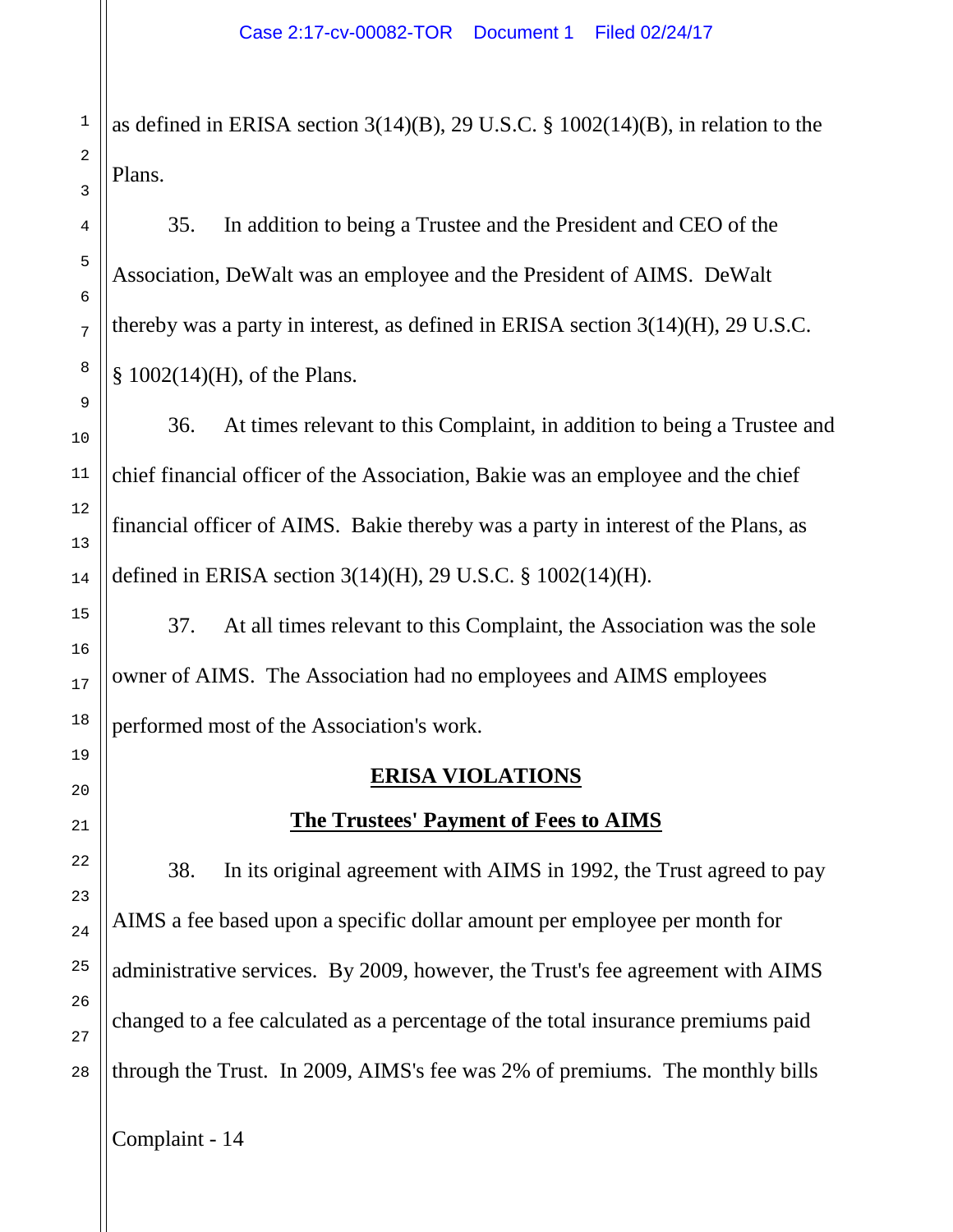sent to each Participating Employer for its total contribution to the Trust included the 2% fee for AIMS, but it was not separately itemized.

#### **First Fee Increase**

39. By signing a motion to accept a fee increase, dated December 31, 2009, Trustees DeWalt, Bakie, and Fallis purported to raise AIMS's fees from 2% of premiums to 3.5% of premiums. Thereafter, the bills sent to Participating Employers continued to include a 2% fee for AIMS. The Trustees caused the Trust to pay the fee increase (1.5% of premiums) to AIMS via lump sum payments at various times from the Trust's reserves, commencing June 28, 2010.

40. As employees and officers of AIMS and as officers of the Association, DeWalt and Bakie had an interest in the amount of fees AIMS received from the Trust because AIMS employed DeWalt and Bakie and paid their compensation. In 2009, fees received from the Trust were approximately 49% of AIMS's total revenues. In 2010, fees from the Trust were approximately 40% of AIMS's total revenues. By retaining and paying AIMS, and acting to increase AIMS's fees from 2% to 3.5% of premiums and causing AIMS to be paid based on the increased fee percentage, DeWalt and Bakie dealt with the assets of the Plans in their own interest.

26 27

41. By retaining and paying AIMS, acting to increase AIMS's fees from 2% to 3.5% of premiums, and causing AIMS to be paid based on the increased fee

Complaint - 15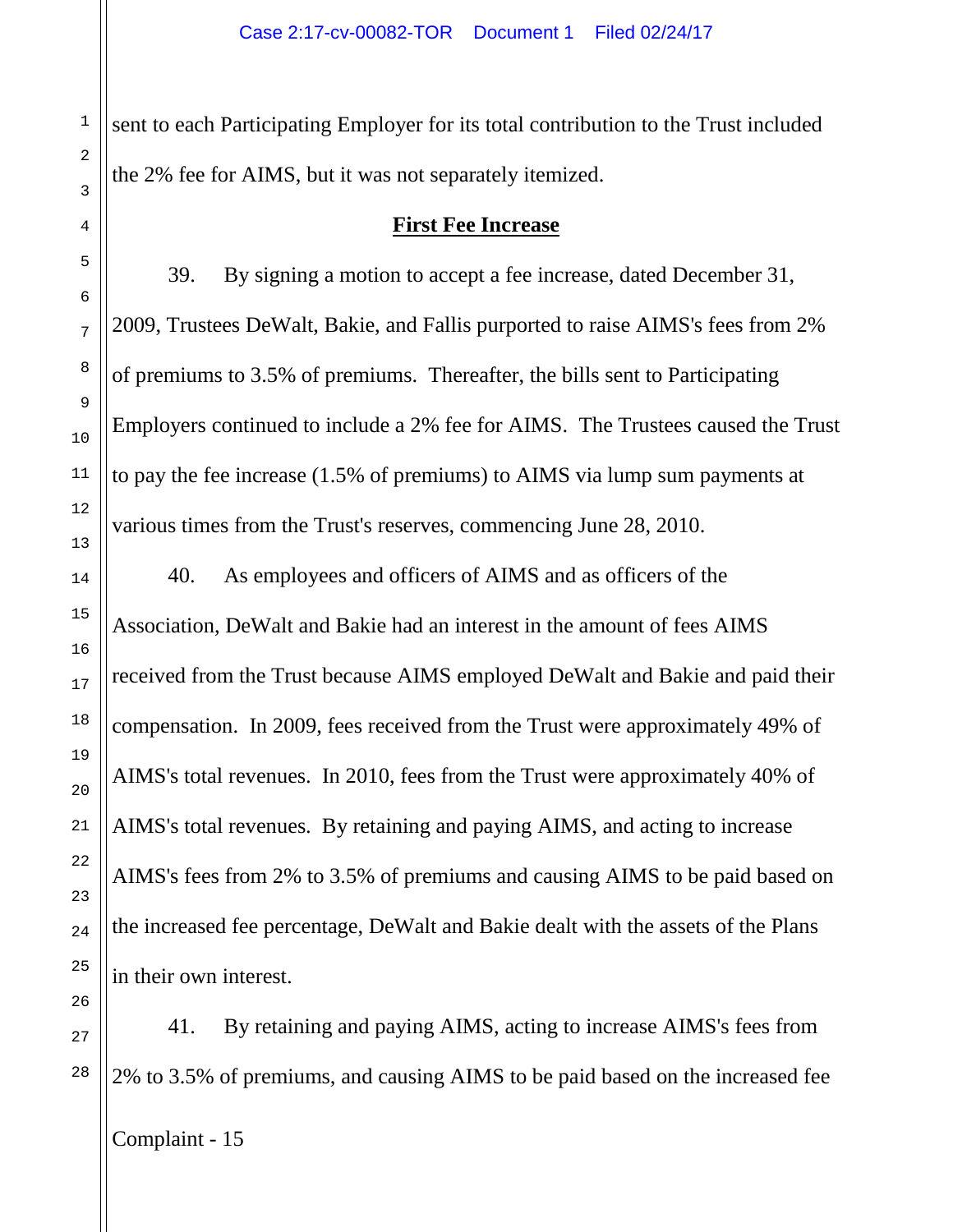percentage, DeWalt and Bakie acted in transactions involving the Plans on behalf of a party (AIMS) whose interest was adverse to the interests of the Plans and their participants and beneficiaries, whose interest was having the Trust pay lower fees for AIMS's services.

42. DeWalt, Bakie, and Fallis caused the increase of AIMS's fees from 2% to 3.5% in violation of the Trust Agreement because the requisite number of Trustees did not approve the increase. DeWalt, Bakie, and Fallis therefore failed to act in accordance with the documents and instruments governing the Plans, and they caused AIMS to receive payments based upon a fee increase that violated the Trust Agreement's provisions.

43. DeWalt, Bakie, and Fallis retained and paid AIMS, increased AIMS's fees from 2% to 3.5%, and caused AIMS to be paid based on the higher fee percentage, without: engaging in any investigation to determine whether the increased fee percentage or the amounts to be paid to AIMS were reasonable; engaging in any investigation to determine whether there were other providers who could provide the services at a lower cost; issuing a RFP or engaging in any bid process for the services AIMS provided; seeking advice from a consultant or other expert about the reasonableness of AIMS's fees or alternative providers who could provide the services at a lower cost to the Trust.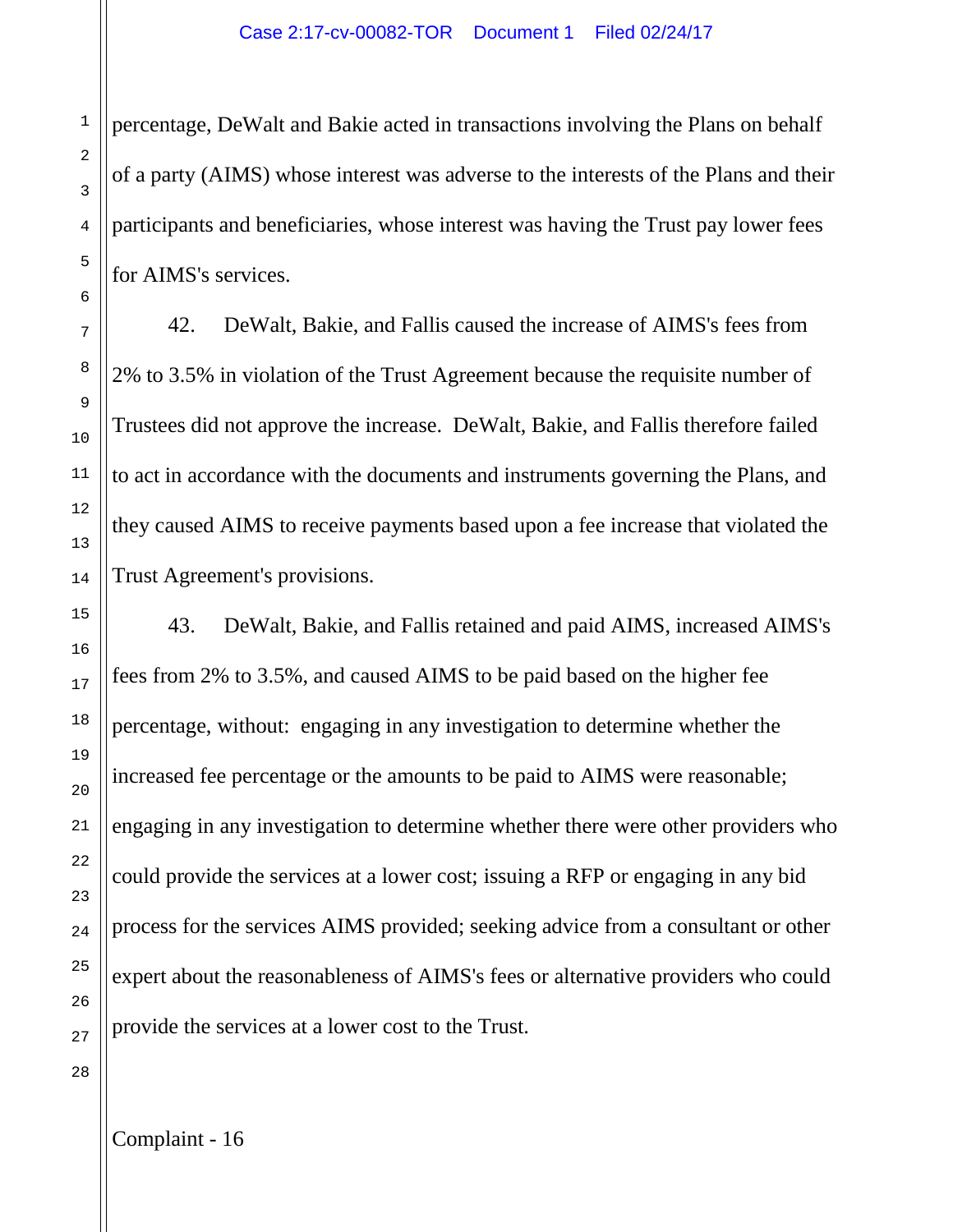44. Following the increase in AIMS's fees to 3.5% of premiums, the monthly bills sent to Participating Employers for their contributions continued to include only a 2% fee for AIMS. To pay AIMS the increased 3.5% fee, Trustees DeWalt and Bakie caused money to be taken from the Plans' reserve funds in the Trust, which were amounts employers and employees had contributed to maintain a fund for "future contingencies," not to pay AIMS the fees that were in excess of the 2% included in their monthly contributions. Fallis knew that DeWalt and Bakie caused the money to be taken from the Trust's reserve funds, and he did not make reasonable efforts to prevent it.

45. The Trustees did not disclose to Participating Employers or their employees that the Trustees had increased AIMS's fees, that the Participating Employers' monthly contributions did not cover the increased fees, or that DeWalt and Bakie authorized taking money from the Trust's reserves to pay AIMS's increased fees.

#### **Second Fee Increase**

46. Trustees DeWalt, Bakie, and Fallis increased AIMS's fees again—this time from 3.5% of premiums to 4% of premiums—by signing an "Associated Employers Health and Welfare Trust Resolution" dated December 30, 2010. Although the resolution did not purport to apply retroactively, the Trustees applied

1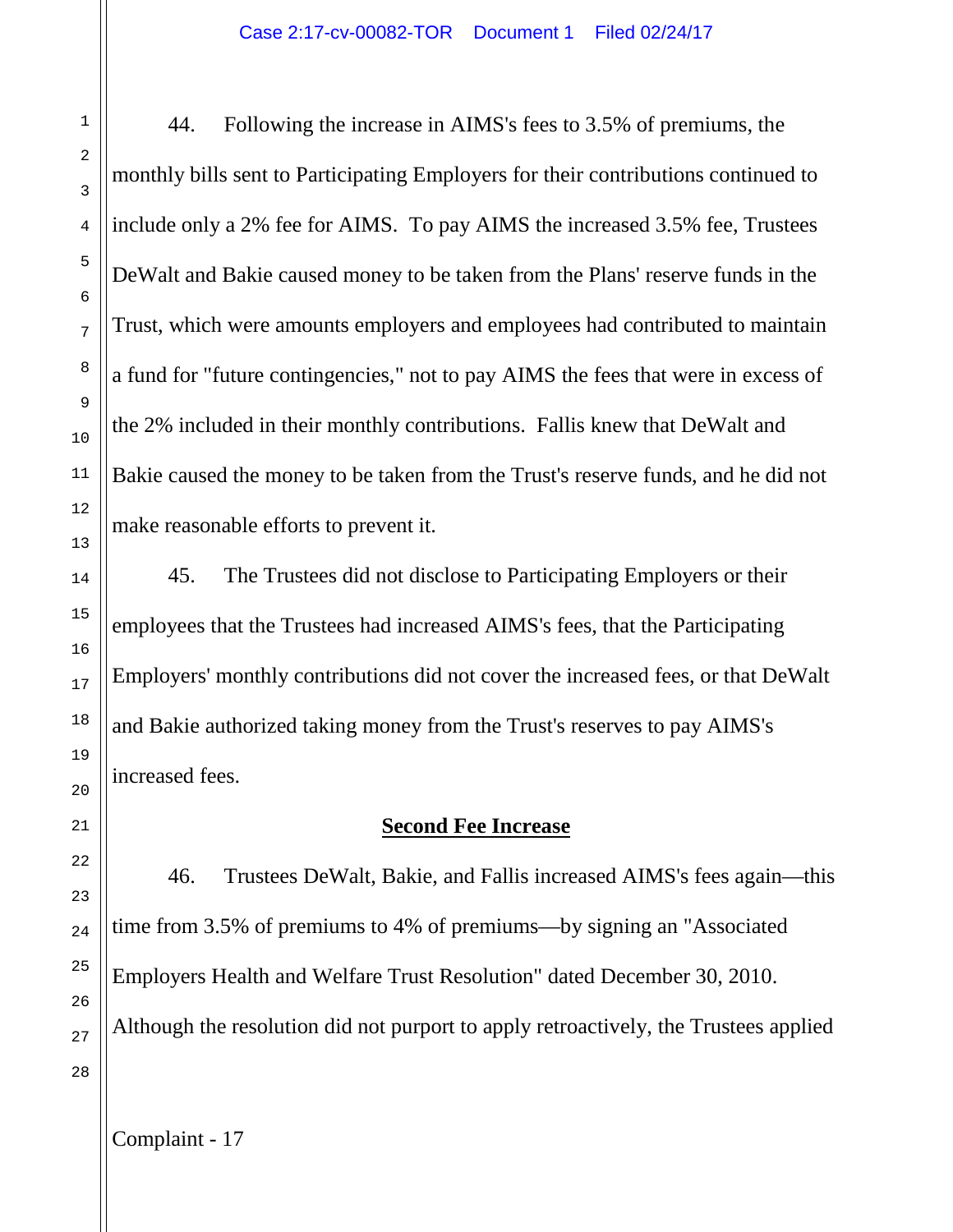it retroactively, causing the Trust to make payments to AIMS, after the date of the resolution, as if the increased 4% fee were retroactive to January 1, 2010.

47. As employees and officers of AIMS and as officers of the Association, DeWalt and Bakie had an interest in the amount of fees AIMS received from the Trust. In 2010, fees received from the Trust were approximately 40% of AIMS's total revenues, and in 2011, fees from the Trust were approximately 38% of AIMS's total revenues. By retaining and paying AIMS, acting to increase AIMS's fees from 3.5% to 4% of premiums, and causing AIMS to be paid based on the increased fee percentage, DeWalt and Bakie dealt with the assets of the Plans in their own interest.

48. By retaining and paying AIMS, acting to increase AIMS's fees from 3.5% to 4% of premiums, and causing AIMS to be paid based on the increased fee percentage, DeWalt and Bakie acted in transactions involving the Plans on behalf of a party (AIMS) whose interest was adverse to the interests of the Plans and their participants and beneficiaries, whose interest was having the Trust pay lower fees for AIMS's services.

49. DeWalt, Bakie, and Fallis also increased AIMS's fees from 3.5% to 4% in violation of the Trust Agreement because the requisite number of Trustees did not approve the increase, in violation of the Trust Agreement. DeWalt, Bakie, and Fallis therefore failed to act in accordance with the documents and instruments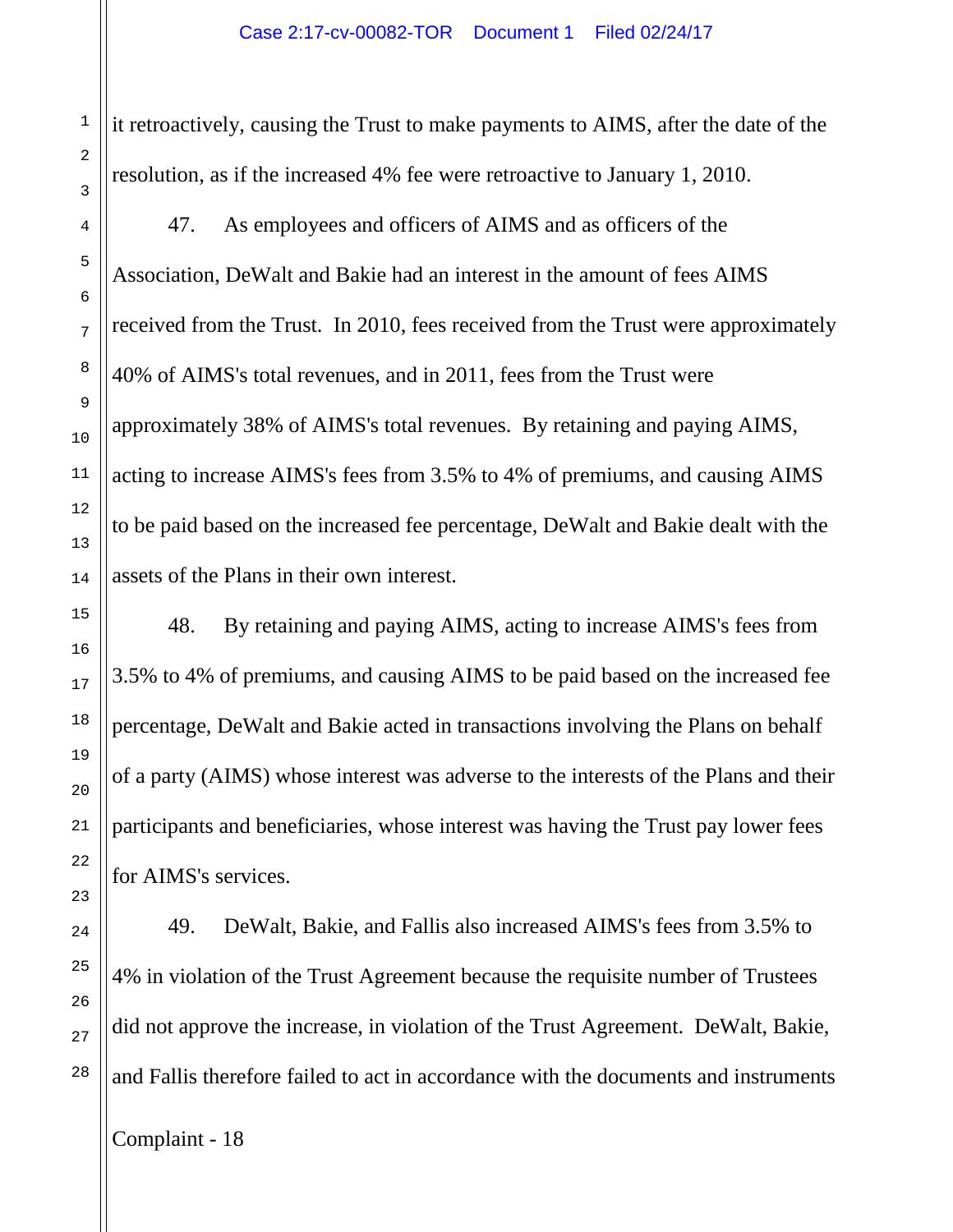governing the Plans, and they caused AIMS to receive payments based upon an approval that violated the Trust Agreement's provisions.

50. DeWalt, Bakie, and Fallis increased AIMS's fees from 3.5% to 4% and caused AIMS to be paid based on the higher fee percentage, without: engaging in any investigation to determine whether the increased fee percentage or the amounts to be paid to AIMS were reasonable; engaging in any investigation to determine whether there were other providers who could provide the services at a lower cost; issuing a RFP or engaging in any bid process for the services AIMS provided; seeking advice from a consultant or other expert about the reasonableness of AIMS's fees or alternative providers who could provide the services at a lower cost.

51. Following the increase in AIMS's fees to 4% of premiums, the monthly bills sent to Participating Employers for their contributions to the Trust continued to include only a 2% fee for AIMS. To pay AIMS the increased 4% fee, Trustees DeWalt and Bakie caused money to be taken from the Plans' reserve funds in the Trust to pay AIMS the fees that were in excess of the 2% included in the monthly bills. Fallis knew that DeWalt and Bakie caused the money to be taken from the Trust's reserves, and he did not make reasonable efforts to prevent it.

1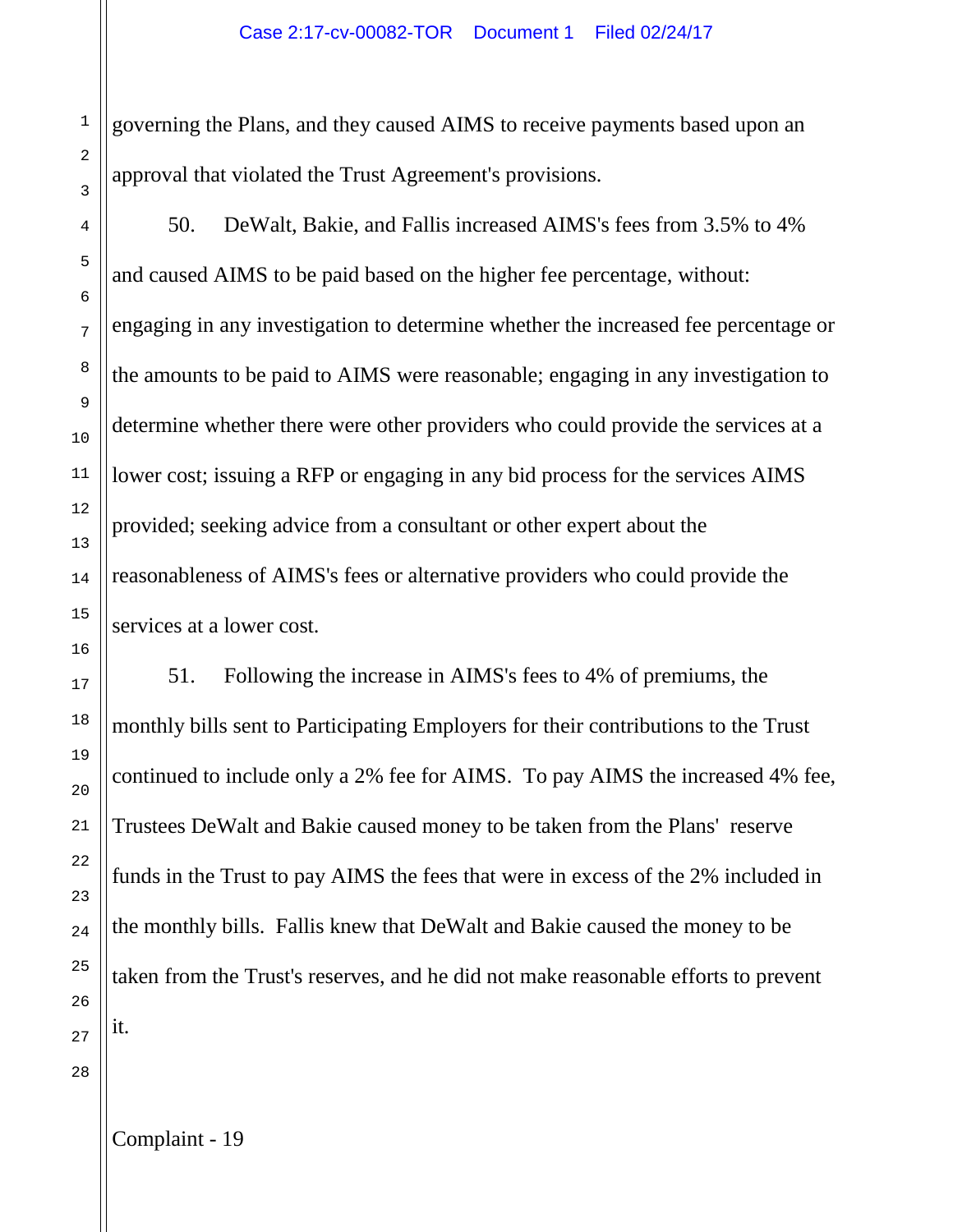52. The Trustees did not disclose to Participating Employers or their employees that the Trustees had increased AIMS's fees, that the Participating Employers' monthly bills and contributions did not cover the increased fees, or that DeWalt and Bakie authorized taking money from the Trust's reserves to pay the increased fees.

# **Third and Fourth Fee Increases**

53. Trustees DeWalt, Bakie, and Fallis signed an "Associated Employers Health and Welfare Trust Resolution" dated December 31, 2011, by which they purported to increase AIMS's fee to 5¼ % for up to three years, retroactive to July 1, 2011. However, in another "Associated Employers Health and Welfare Trust Resolution," *dated the same day, December 31, 2011*, Trustees DeWalt, Bakie, Fallis, and Barton approved an increase of AIMS's fees to 7% of premiums for up to three years, retroactive to January 1, 2011. Thereafter, the Trust made payments to AIMS *based upon the increased 7% fee*, applied retroactively to January 1, 2011, through at least the year 2014.

54. As employees and officers of AIMS and as officers of the Association, DeWalt and Bakie had an interest in the amount of fees AIMS received from the Trust. In 2010, fees received from the Trust were approximately 40% of AIMS's total revenues. In 2011, fees from the Trust were approximately 38% of AIMS's total revenues. In 2012, fees from the Trust again were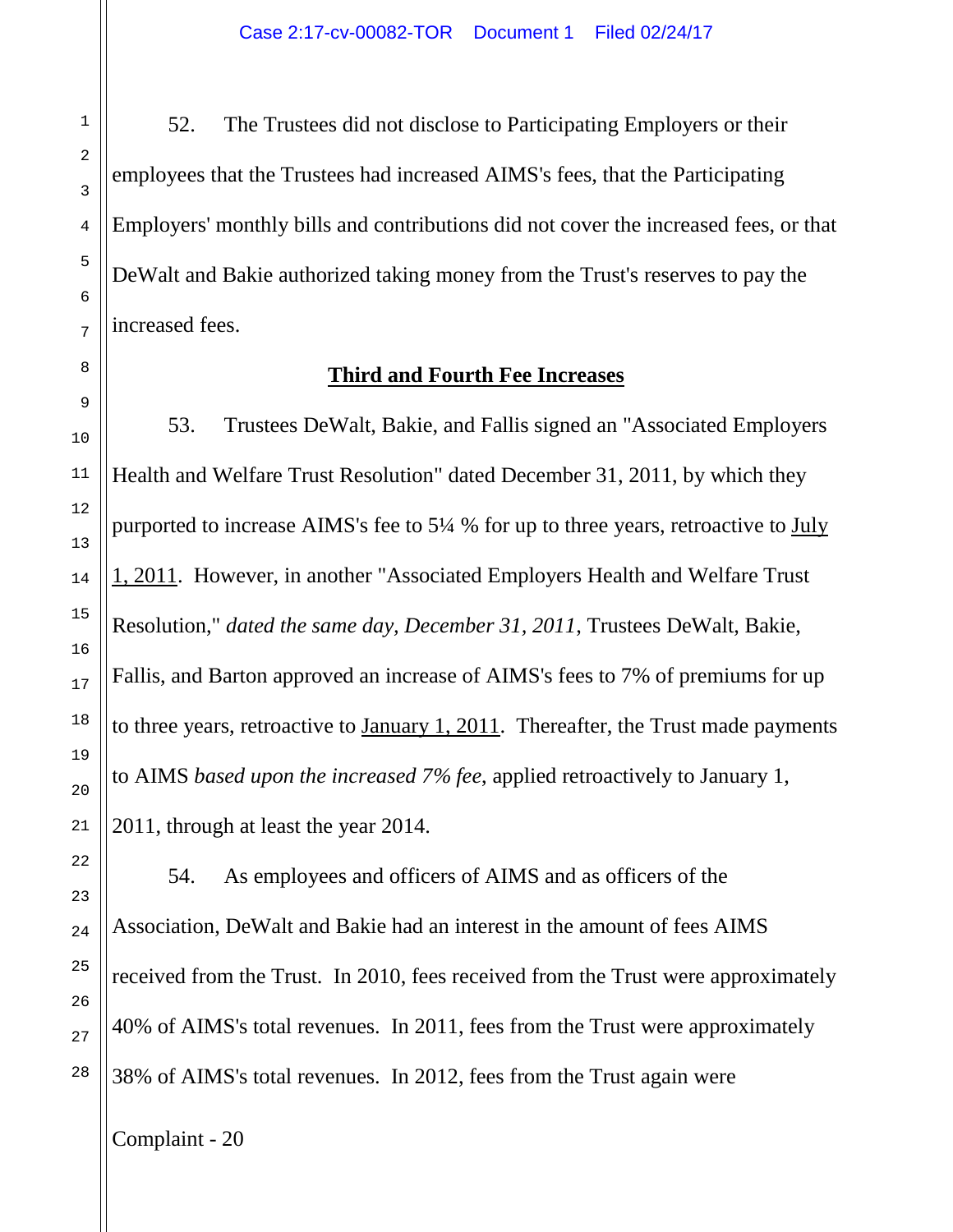approximately 38% of AIMS's total revenues. By 2013, fees from the Trust were approximately 50% of AIMS's total revenues. By retaining and paying AIMS and acting to increase AIMS's fees from 4% to 7% of premiums and causing AIMS to be paid based on the increased fee percentage, DeWalt and Bakie dealt with the assets of the Plans in their own interest.

55. By retaining and paying AIMS and acting to increase AIMS's fees from 4% to 7% of premiums and causing AIMS to be paid based on the increased fee percentage, DeWalt and Bakie acted in transactions involving the Plans on behalf of a party (AIMS) whose interest was adverse to the interests of the Plans and their participants and beneficiaries, whose interest was having the Trust pay lower fees for AIMS's services.

56. DeWalt, Bakie, Fallis, and Barton increased AIMS's fees to 7% of premiums and caused AIMS to be paid based on the higher fee percentage, without: engaging in any investigation to determine whether the increased fee percentage or the amounts to be paid to AIMS were reasonable; engaging in any investigation to determine whether there were other providers who could provide the services at a lower cost; issuing a RFP or engaging in any bid process for the services AIMS provided; seeking advice from a consultant or other expert about the reasonableness of AIMS's fees or alternative providers who could provide the services at a lower cost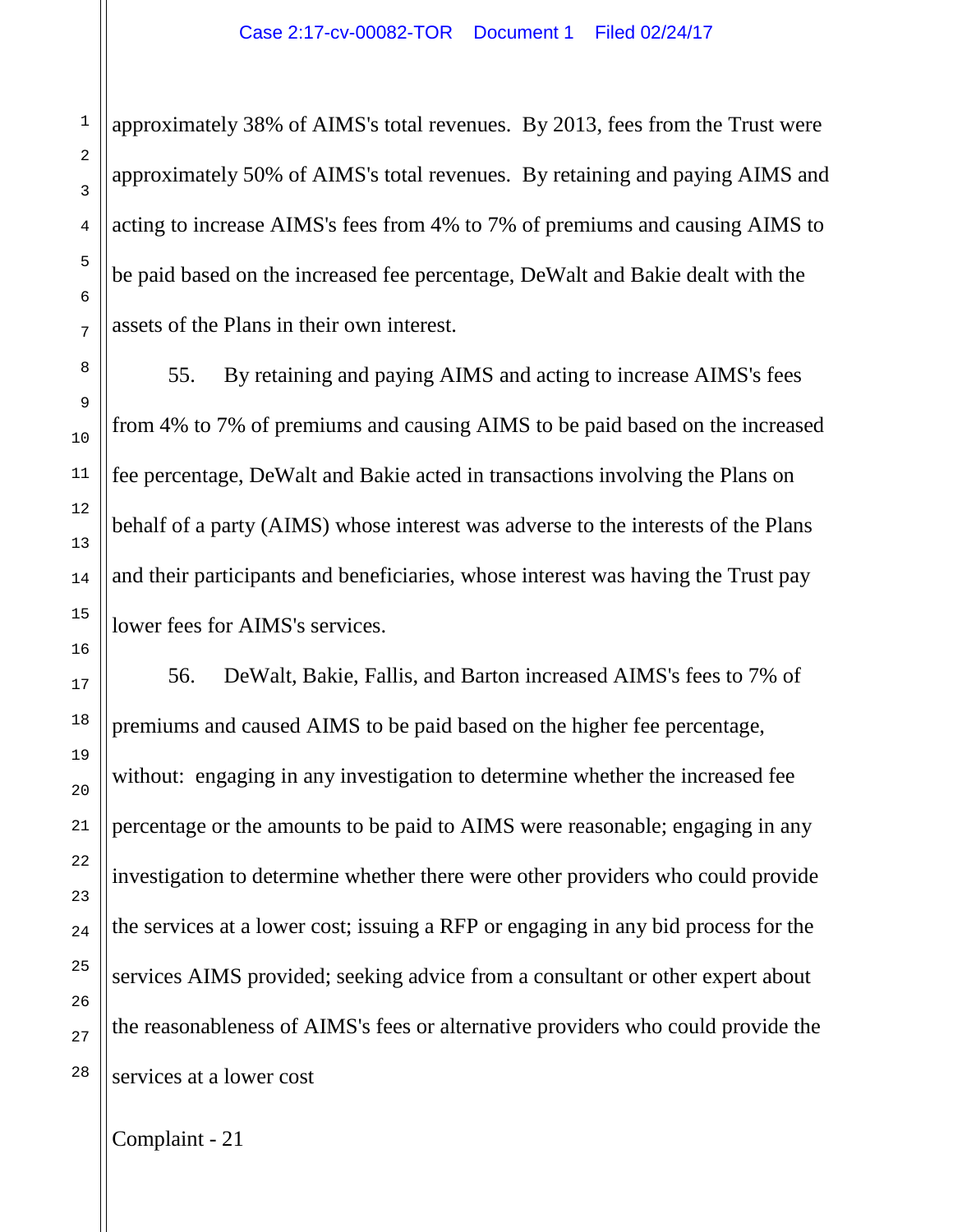57. Following the December 2011 increase in AIMS's fees to 7% of premiums until 2013, the monthly bills sent to Participating Employers for their contributions to the Trust continued to include only a 2% fee for AIMS. Starting in 2013, the monthly bills sent to Participating Employers for their premium payments to the Trust included a 4% fee for AIMS, although the bills did not itemize AIMS's fees or the amount of the increase. To pay AIMS the difference between the amounts included in the monthly premium bills (2% or 4%) and the increased 7% fee, Trustees DeWalt and Bakie caused money to be taken from the Trust's reserve funds. Fallis and Barton knew that DeWalt and Bakie caused the money to be taken from the Trust's reserves, and Fallis and Barton did not make reasonable efforts to prevent it.

58. The Trustees did not disclose to Participating Employers or their employees that the Trustees had increased AIMS's fees, that the Participating Employers' monthly contributions did not cover the increased fees, or that DeWalt and Bakie authorized the use of money from the Trust's reserves to pay the increased AIMS fees.

## **Total Increased Payments to AIMS**

59. From June 28, 2010, through February 2014, as a result of the Trustees' approvals of fee increases to AIMS and payments made pursuant to those approvals, the Trust paid AIMS over \$3 million more for AIMS's services than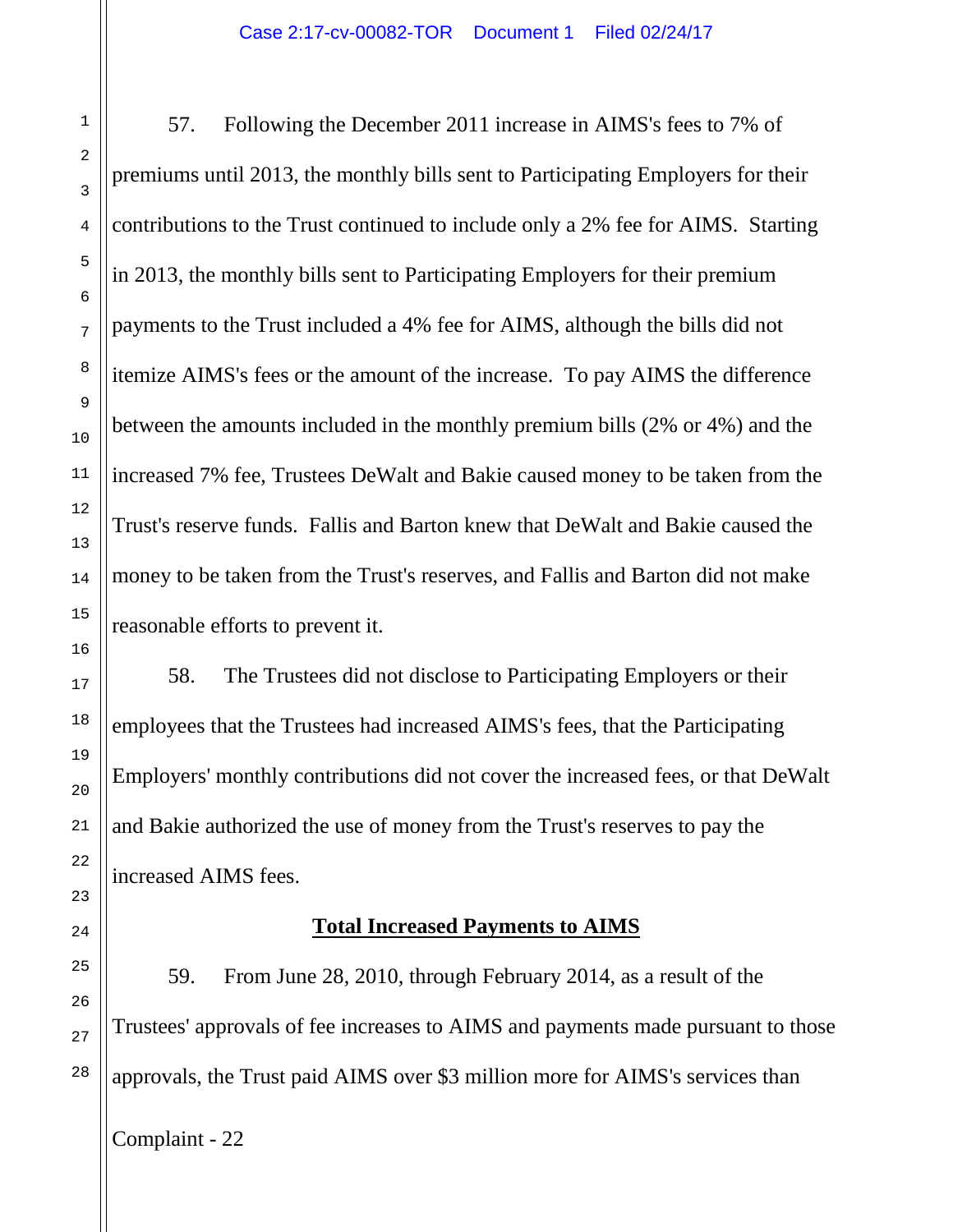AIMS would have received if the Trustees had not increased AIMS's 2% (of premiums) fee rate.

60. From June 28, 2010, through February 2014, DeWalt and/or Bakie caused the Trust to pay, from the Trust's reserves, approximately \$2,578,136 to AIMS for administrative fees. In 2014, DeWalt caused the Trust to transfer a bond, valued at \$70,341, directly from a Trust account to AIMS as payment on administrative fees accrued by AIMS.

61. Making the payments to AIMS from the Trust's reserve funds allowed the Trustees to conceal the increased payments to AIMS and to pay AIMS increased fees without corresponding increases in the Participating Employers' monthly contributions. Each of the Trustees, during the periods they served as Trustee, knew that payments to AIMS were made from the Trust's reserve funds. The Trustees did not disclose to Participating Employers or their employees that AIMS's fees had been increased, that their monthly contributions did not cover the increased fees, or that payments to AIMS were made from the Trust's reserves.

62. With respect to the Trustees approvals of the first, second, and fourth fee increase, which increased AIMS's fees progressively from 2% to 3.5% to 4% to 7% of premiums, respectively, in a two-year period, the payments made pursuant to those approvals, the removal of money from the Trust's reserves to pay AIMS, and the failures to disclose material facts to the Participating Employers and their

Complaint - 23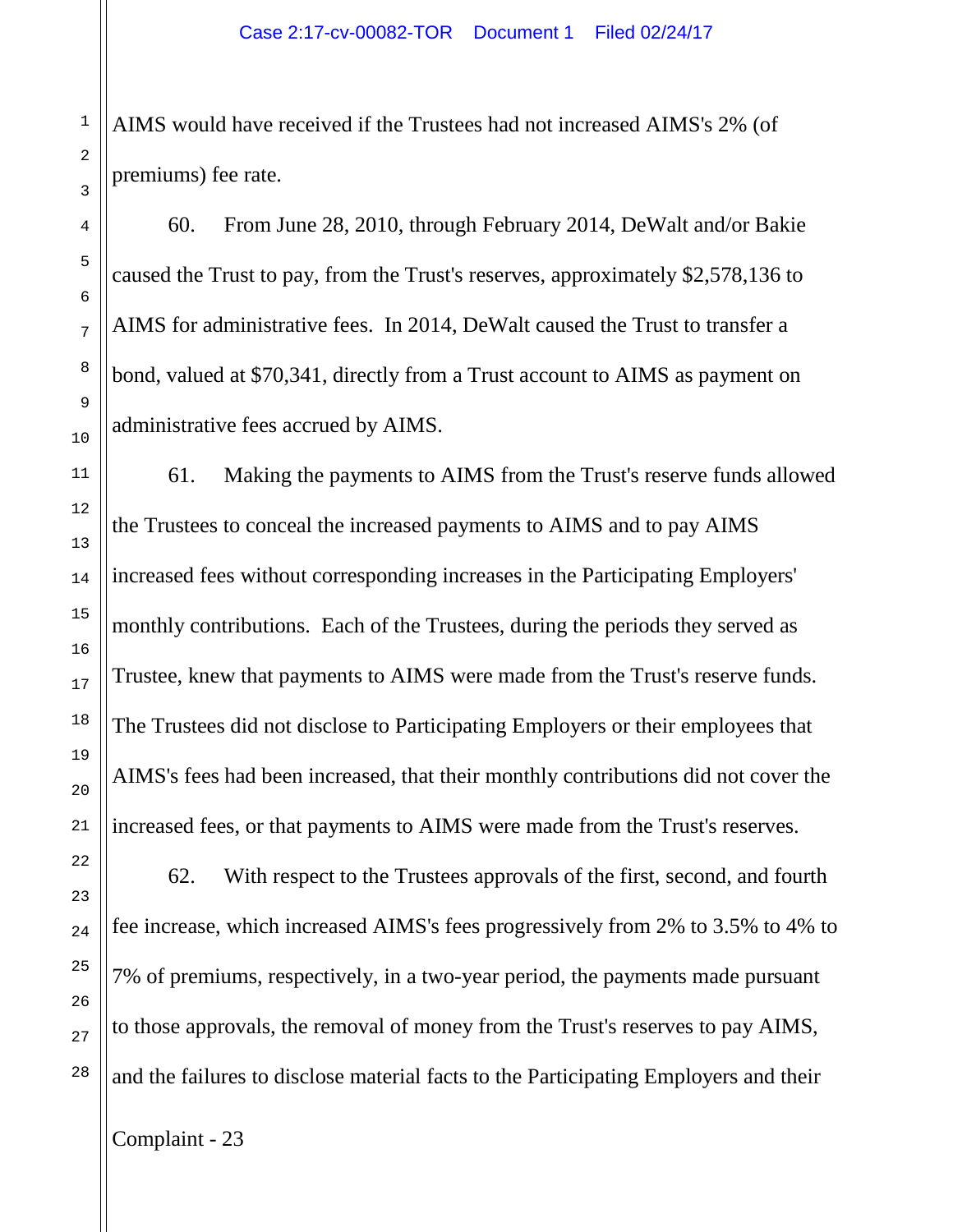2 employees about the payments to AIMS, Defendants DeWalt, Bakie, Fallis, and Barton, acting as Trustees, each:

|                         | a. participated knowingly in the acts or omissions of another                                 |  |  |
|-------------------------|-----------------------------------------------------------------------------------------------|--|--|
|                         | fiduciary, knowing such action was a breach of fiduciary duty;                                |  |  |
|                         | b. by his failure to comply with his own fiduciary duties, enabled                            |  |  |
|                         | another fiduciary to commit a breach of fiduciary duty; and                                   |  |  |
|                         | c. had knowledge of a fiduciary breach by another fiduciary, and                              |  |  |
|                         | failed to make reasonable efforts under the circumstances to                                  |  |  |
| $\overline{\mathbf{r}}$ | remedy the breach.                                                                            |  |  |
|                         | FIRST CLAIM FOR RELIEF                                                                        |  |  |
|                         | (Breach of Fiduciary Duties By DeWalt, Bakie, Fallis, Barton, and the<br><b>Association</b> ) |  |  |
|                         | 63.<br>The Secretary hereby incorporates by reference the allegations of                      |  |  |
|                         | paragraphs 1 through 62 as if set forth anew.                                                 |  |  |
|                         | By their actions, omissions and failures described above, DeWalt,<br>64.                      |  |  |
|                         | Bakie, Fallis, and Barton:                                                                    |  |  |
|                         | (a) failed to discharge their duties with respect to the Plans solely in the                  |  |  |
|                         | interest of the participants and beneficiaries of the Plans and for the                       |  |  |
|                         | exclusive purpose of providing benefits and defraying reasonable                              |  |  |
| 5                       | expenses of plan administration, in violation of ERISA section                                |  |  |
|                         | $404(a)(1)(A)$ , 29 U.S.C. § 1104(a)(1)(A);                                                   |  |  |
|                         |                                                                                               |  |  |

1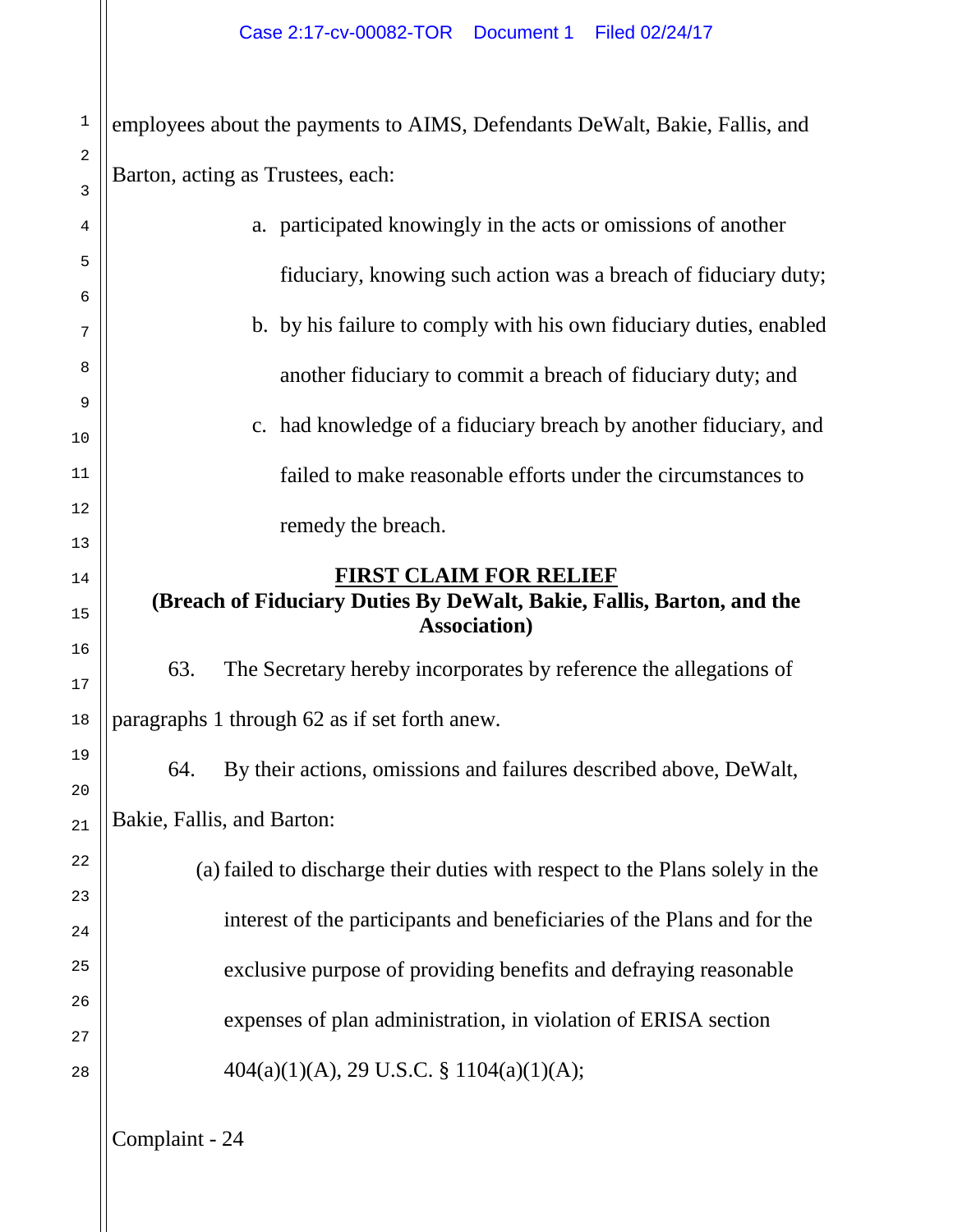(b) failed to act with the care, skill, prudence, and diligence under the circumstances then prevailing that a prudent man acting in a like capacity and familiar with such matters would use in the conduct of an enterprise of a like character and with like aims, in violation of ERISA section 404(a)(1)(B), 29 U.S.C. § 1104(a)(1)(B); (c) caused the Plans, through the Trust, to engage in transactions with AIMS, when they knew or should have known that such transactions constituted the furnishing of services between the Plans and AIMS, a party in interest, in violation of ERISA section 406(a)(1)(C), 29 U.S.C. § 1106(a)(1)(C); and (d)caused the Plans, through the Trust, to engage in transactions that they knew or should have known constituted transfers of Plans' assets to, or for the benefit of AIMS, a party in interest, in violation of ERISA section 406(a)(1)(D); 29 U.S.C. § 1106(a)(1)(D). 65. By the actions, omissions and failures described above, DeWalt, Bakie, and Fallis failed to act in accordance with the documents and instruments governing the Plans insofar as such documents and instruments are consistent with ERISA, in violation of ERISA section 404(a)(1)(D), 29 U.S.C. § 1104(a)(1)(D). 66. Furthermore, under ERISA section 405(a)(1), (2), and (3), 29 U.S.C. § 1105(a)(1),(2), and (3), DeWalt, Bakie, Fallis, and Barton, during the time each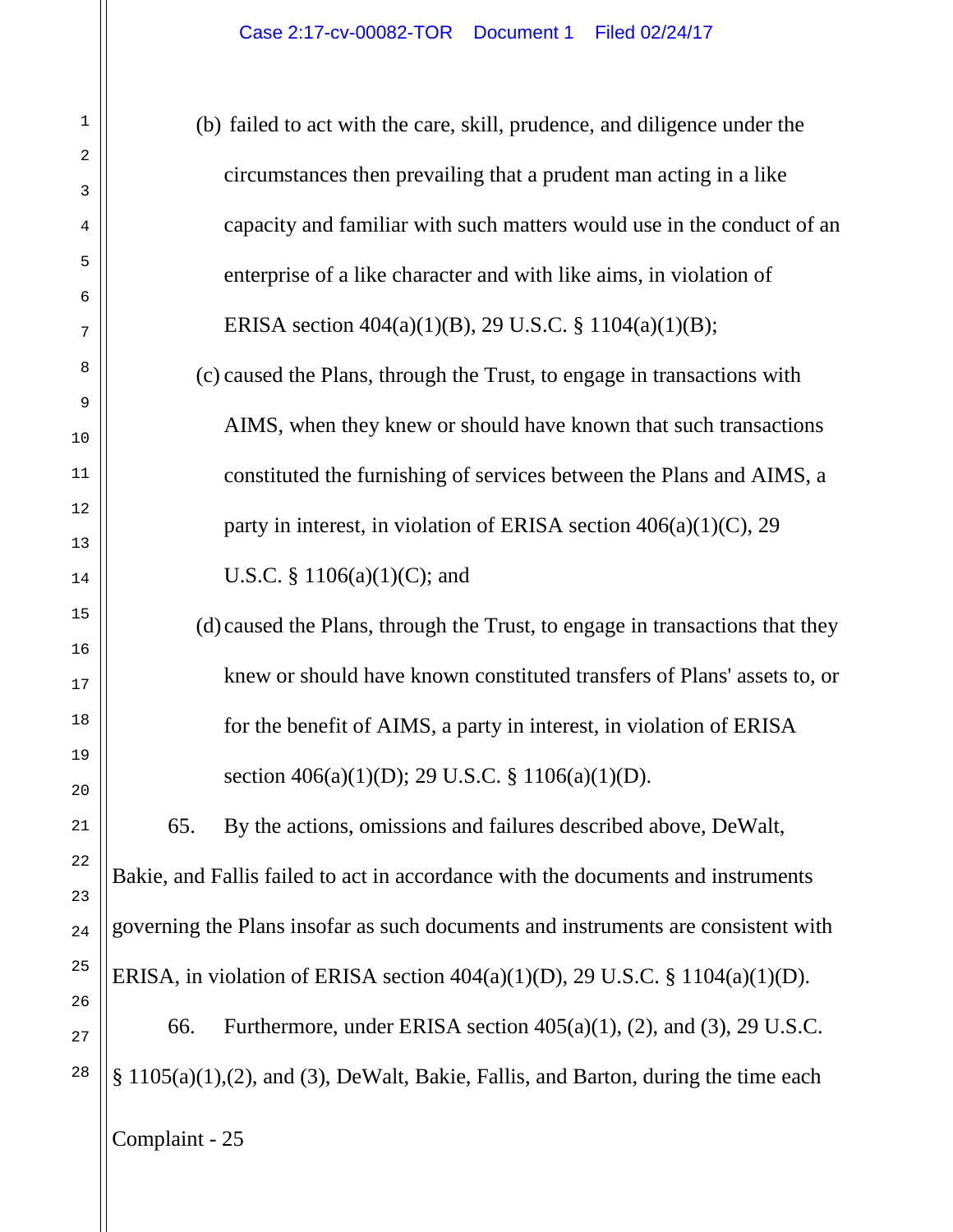served as a Trustee, are each liable for the fiduciary breaches by the others because each:

|                                                                      | (a) knowingly participated in or concealed acts or omissions of the other,             |  |  |  |
|----------------------------------------------------------------------|----------------------------------------------------------------------------------------|--|--|--|
|                                                                      | knowing that such acts or omissions were fiduciary breaches;                           |  |  |  |
|                                                                      | (b) enabled the other fiduciaries to commit fiduciary breaches through                 |  |  |  |
|                                                                      | their own fiduciary breaches of ERISA section $404(a)(1)$ , 29 U.S.C.                  |  |  |  |
|                                                                      | $§ 1104(a)(1);$ and                                                                    |  |  |  |
| (c) had knowledge of the other's fiduciary breaches and did not make |                                                                                        |  |  |  |
|                                                                      | reasonable efforts under the circumstances to remedy those breaches.                   |  |  |  |
|                                                                      | 67.<br>The Association, which had authority to appoint and remove Trustees,            |  |  |  |
|                                                                      | failed to properly monitor their actions. By failing to monitor the Trustees' actions, |  |  |  |
|                                                                      | and by other acts set forth herein, the Association:                                   |  |  |  |
|                                                                      | (a) failed to discharge its duties with respect to the Plans solely in the             |  |  |  |
|                                                                      | interest of the participants and beneficiaries of the Plan and for the                 |  |  |  |
|                                                                      | exclusive purpose of providing benefits and defraying reasonable                       |  |  |  |
|                                                                      | expenses of plan administration, in violation of ERISA section                         |  |  |  |
|                                                                      | $404(a)(1)(A)$ , 29 U.S.C. § 1104(a)(1)(A);                                            |  |  |  |
|                                                                      | (b) failed to act with the care, skill, prudence and diligence under the               |  |  |  |
|                                                                      | circumstances then prevailing that a prudent person acting in a like                   |  |  |  |
|                                                                      | capacity and familiar with such matters would use in the conduct of an                 |  |  |  |
|                                                                      |                                                                                        |  |  |  |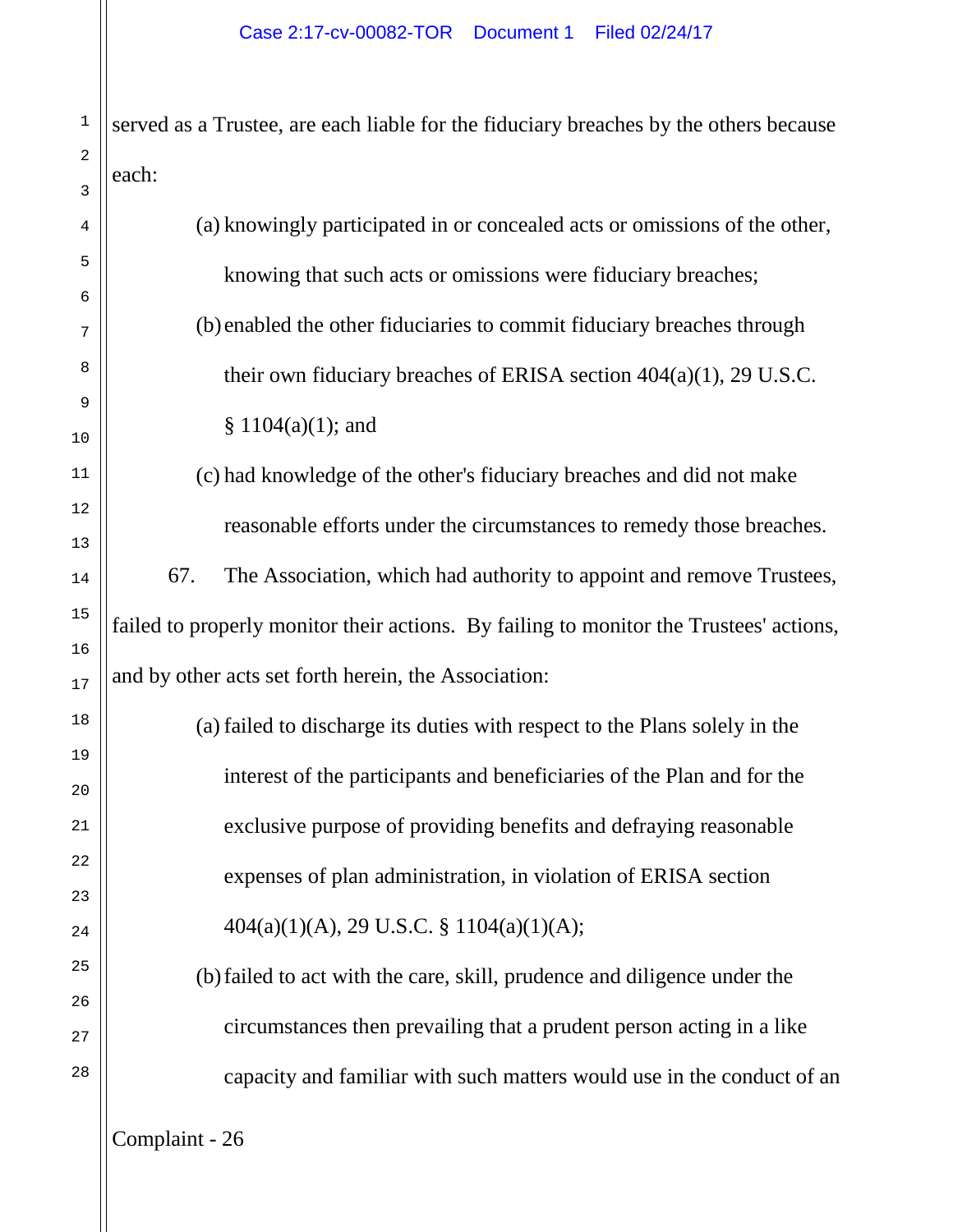| 1        | enterprise of a like character and with like aims, in violation of                 |                |                                                                       |
|----------|------------------------------------------------------------------------------------|----------------|-----------------------------------------------------------------------|
| 2        | ERISA section $404(a)(1)(B)$ , 29 U.S.C. § 1104(a)(1)(B);                          |                |                                                                       |
| 3        |                                                                                    |                |                                                                       |
| 4        | (c) is liable for the fiduciary breaches of the Trustees under ERISA               |                |                                                                       |
| 5        | section 405(a)(1), (2), and (3), 29 U.S.C. § 1105(a)(1). (2), and (3),             |                |                                                                       |
| 6<br>7   | because it:                                                                        |                |                                                                       |
|          |                                                                                    |                |                                                                       |
| 8        |                                                                                    | $\mathbf{i}$ . | knowingly participated in or concealed the acts or omissions of       |
| 9<br>10  |                                                                                    |                | the Trustees, knowing that such acts or omissions were                |
| 11       |                                                                                    |                | breaches;                                                             |
| 12       |                                                                                    |                |                                                                       |
| 13       |                                                                                    | ii.            | enabled the Trustees to commit breaches, by breaching its own         |
| 14       |                                                                                    |                | fiduciary duties under ERISA section $404(a)(1)$ , 29 U.S.C.          |
| 15       |                                                                                    |                | $§ 1104(a)(1);$ and                                                   |
| 16<br>17 |                                                                                    | iii.           | had knowledge of the fiduciary breaches of the Trustees and did       |
| 18       |                                                                                    |                | not make reasonable efforts under the circumstances to remedy         |
| 19       |                                                                                    |                |                                                                       |
| 20       |                                                                                    |                | them.                                                                 |
| 21       | 68.                                                                                |                | As a result of their fiduciary breaches and actions described herein, |
| 22       |                                                                                    |                |                                                                       |
| 23       | DeWalt, Bakie, Fallis, Barton, and the Association caused the Plans to suffer      |                |                                                                       |
| 24       | financial losses for which they are jointly and severally liable pursuant to ERISA |                |                                                                       |
| 25       | section 409(a), 29 U.S.C. § 1109(a).                                               |                |                                                                       |
| 26       |                                                                                    |                |                                                                       |
| 27       |                                                                                    |                |                                                                       |
| 28       |                                                                                    |                |                                                                       |
|          |                                                                                    |                |                                                                       |
|          | Complaint - 27                                                                     |                |                                                                       |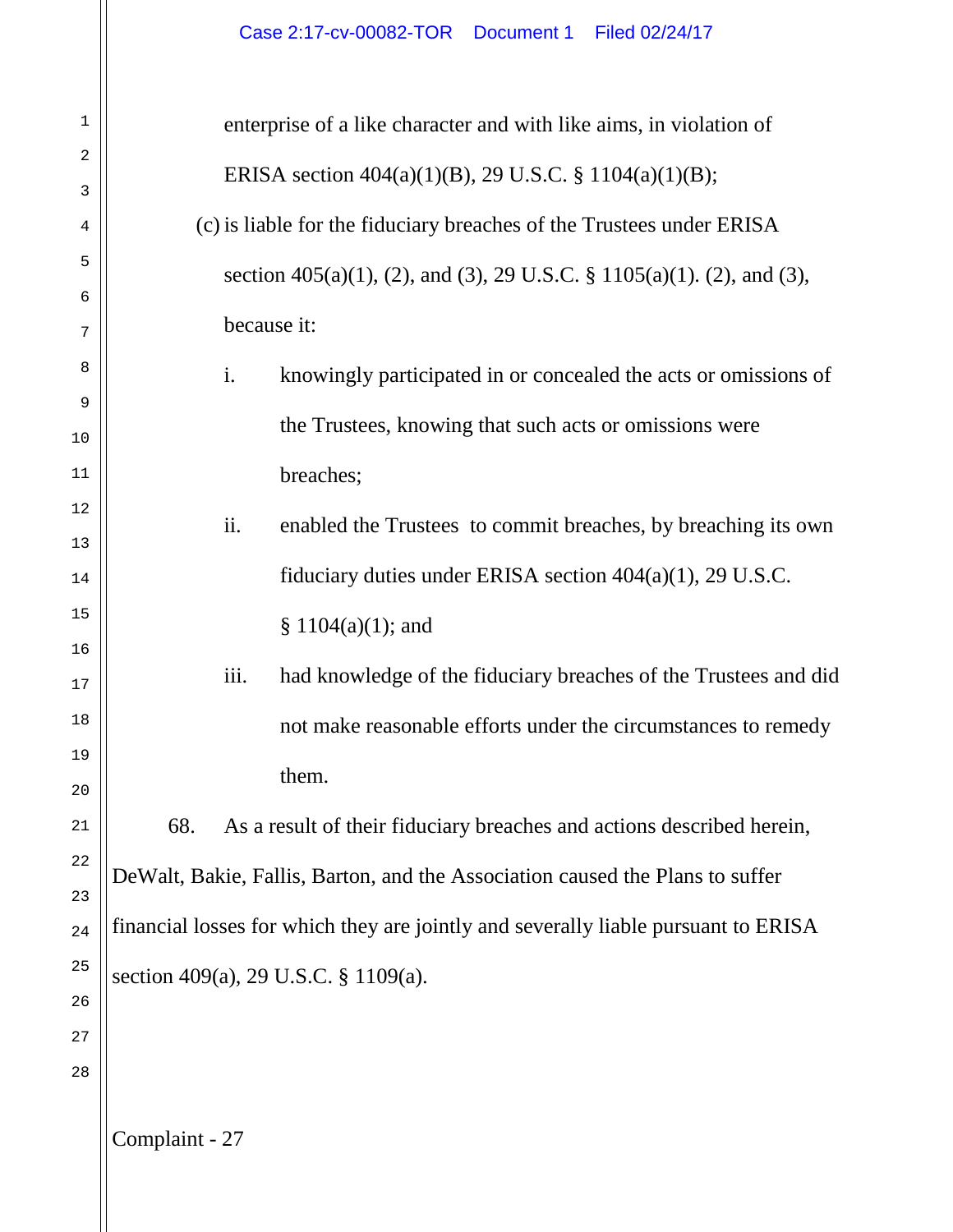# **SECOND CLAIM FOR RELIEF (Prohibited Self-Dealing by DeWalt and Bakie)**

69. The Secretary hereby incorporates by reference the allegations of paragraphs 1 through 68 as if set forth anew. 70. By retaining and paying AIMS, approving the increases in AIMS's fees, authorizing the Trust's fee payments remitted to AIMS, causing the Trust to pay AIMS from the reserve funds held by the Trust, and other acts set forth herein, DeWalt and Bakie: (a) dealt with assets of the Plans in their own interest or for their own account, in violation of ERISA section 406(b)(1), 29 U.S.C. § 1106(b)(1); and (b)acted in transactions involving the Plans on behalf of a party (AIMS), which had interests adverse to the Plans or the interests of participants or beneficiary of the Plans, in violation of ERISA section 406(b)(2), 29 U.S.C. § 1106(b)(2). 71. As a result of their fiduciary self-dealing in violation of ERISA sections 406(b)(1) and (2), 29 U.S.C. §§ 116(b)(1) and (2), DeWalt and Bakie caused the Plans to suffer financial losses for which DeWalt and Bakie are jointly and severally liable pursuant to ERISA section 409(a), 29 U.S.C. § 1109(a).

Complaint - 28

1

2

3

4

5

6

7

8

9

10

11

12

13

14

15

16

17

18

19

20

21

22

23

24

25

26

27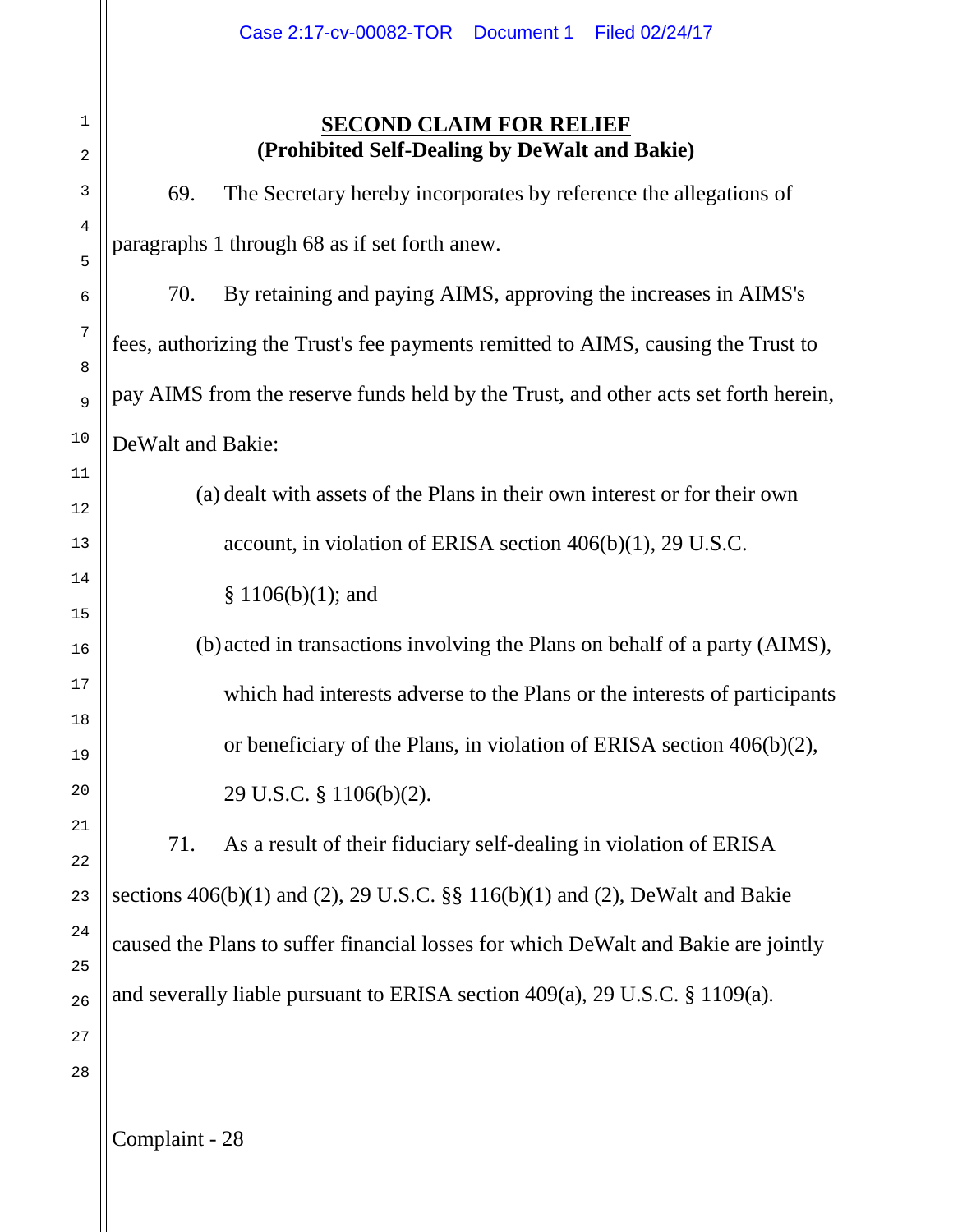## **THIRD CLAIM FOR RELIEF (AIMS's Knowing Participation in Fiduciary Breaches)**

72. The Secretary hereby incorporates the allegations of paragraphs 1 through 71 as if set forth anew herein.

73. AIMS knew the facts and circumstances of the Trustees' and the Association's fiduciary breaches described herein. AIMS knowingly participated in the Trustees' breaches of fiduciary duty by receiving the increases in its fee payments from the Trust, participating in and assisting the Trustees in withholding from the Trust's Participating Employers and employees information about the increases in AIMS's fees, sending monthly premium statements to Participating Employers without including the full amount of AIMS's fees, and receiving payments from reserve funds held by the Trust for those increased fees. AIMS thereby knowingly participated in the Trustees' ERISA violations and under ERISA section 502(a)(5), 29 U.S.C.  $\S$  1132(a)(5), is liable for appropriate equitable relief to redress its knowing participation in the Trustees' ERISA violations.

*<The remainder of page intentionally left blank.>*

1

2

3

4

5

6

7

8

9

10

11

12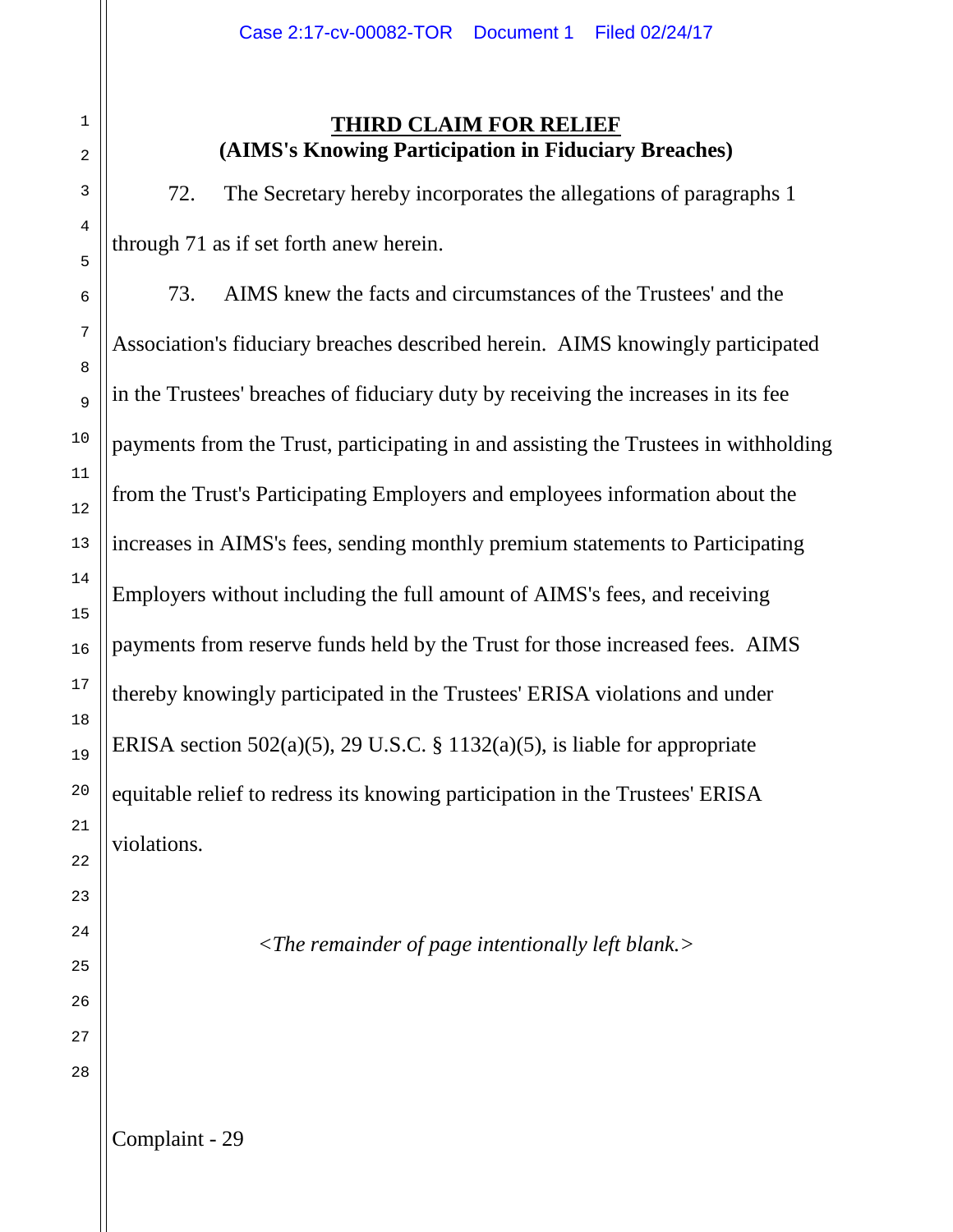#### **PRAYER FOR RELIEF**

WHEREFORE, the Secretary prays that this Court enter a final order (a) holding DeWalt, Bakie, Fallis, Barton, and the Association jointly and severally liable to restore to the Trust all losses suffered as a result of the ERISA violations describe herein, plus prejudgment interest and post judgment interest; (b) requiring AIMS to disgorge its fees received as a result of its knowing participation in the ERISA breaches described herein, plus prejudgment and post judgment interest; (c) enjoining DeWalt, Bakie, Fallis, and Barton from acting as fiduciaries or service providers to any ERISA-covered employee benefit plan; (d) appointing an Independent Fiduciary to hire and determine the compensation for the Trust's

*<The remainder of page intentionally left blank.>*